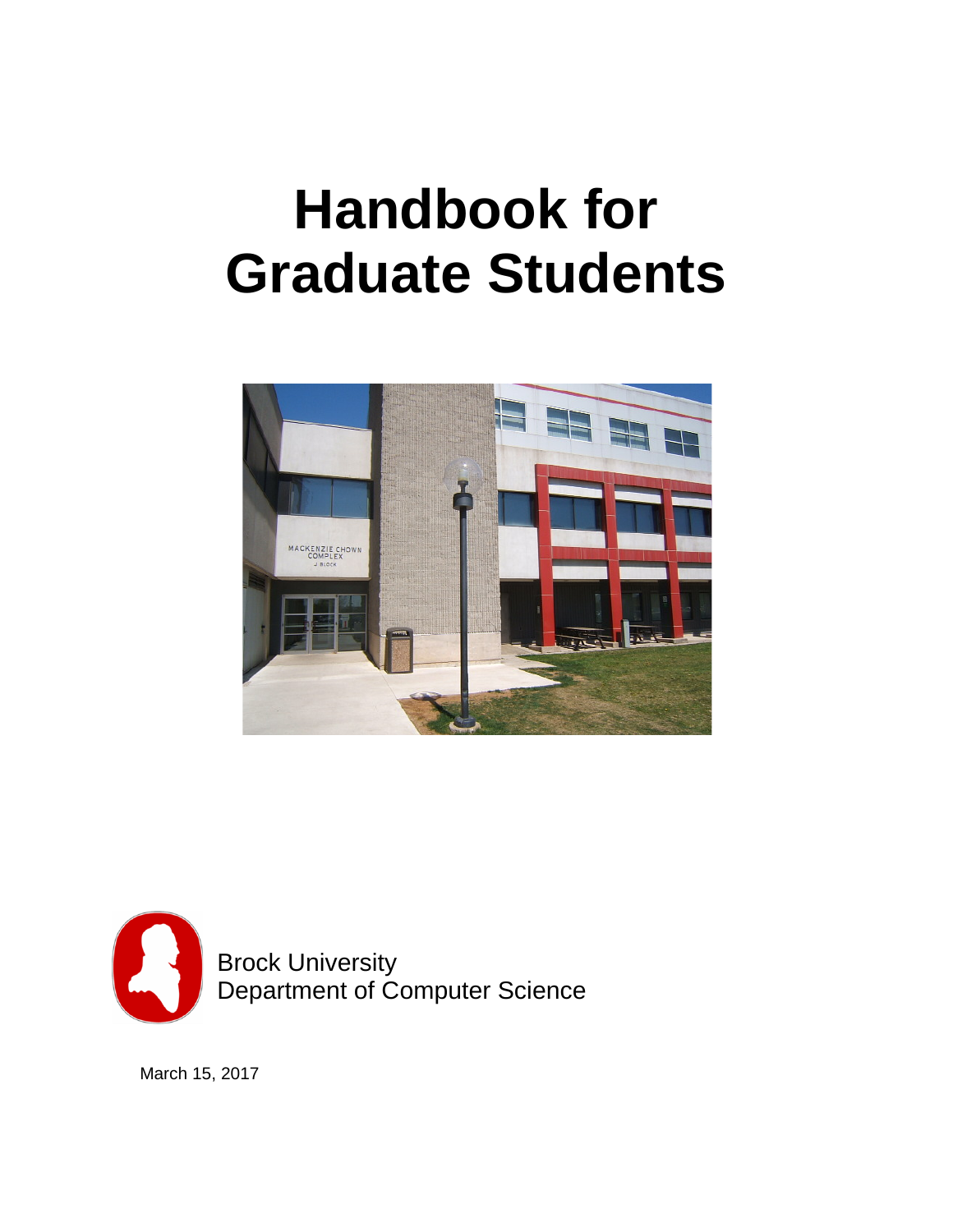# **Table of Contents**

| 1. | Introduction                                 | 3  |
|----|----------------------------------------------|----|
|    | 2. Program Description                       | 4  |
|    | 3. Roadmap to the Department                 | 5  |
|    | 4. Facilities                                | 7  |
|    | 5. Regulations                               | 8  |
|    | 6. Thesis-option M.Sc. Program               | 10 |
|    | 7. Project-option M.Sc Program               | 15 |
|    | 8. Financial Support                         | 17 |
|    | 9. Other Advice                              | 20 |
|    | 10. Final Remarks                            | 22 |
|    |                                              |    |
|    | Appendix A: Timeline for Thesis-option M.Sc. |    |

Appendix B: Timeline for Project-option M.Sc. 24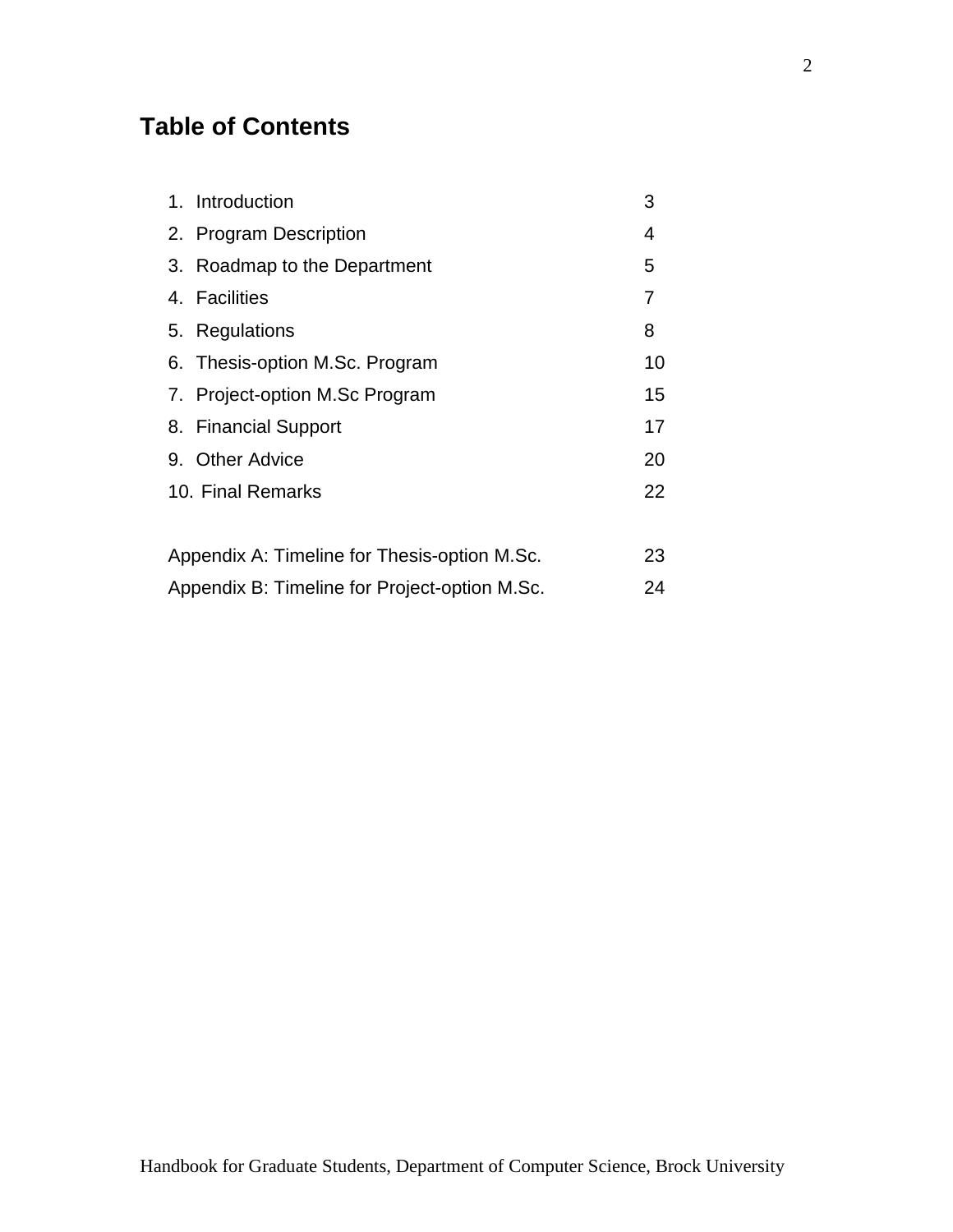## **1 Introduction**

Welcome to the Department of Computer Science at Brock University. We hope that you will have a stimulating and enjoyable experience as a graduate student.

This handbook is intended to be an additional resource to new students that will hopefully make the transition to our graduate program easier. It is a summary of the most important information and advice relevant to graduate students. It is not intended to be a comprehensive guide to all aspects of your degree program. We urge you to become familiar with the current graduate calendar, which is the authoritative resource for all rules and regulations regarding graduate programs at Brock University. The current graduate calendar can be found here:

• **[www.brocku.ca/webcal/](http://www.brocku.ca/webcal/)**

In addition to this handbook and the graduate calendar, other major resources that you should regularly explore are the following:

The Department of Computer Science graduate web site:

• **[www.cosc.brocku.ca/graduate](http://www.cosc.brocku.ca/graduate)**

The Faculty of Graduate Studies:

• **[www.brocku.ca/graduate-studies](http://www.brocku.ca/graduate-studies)**

Brock University's Faculty Handbook:

• **[www.brocku.ca/university-secretariat/facultyhandbook](http://www.brocku.ca/university-secretariat/facultyhandbook)**

Brock University:

• **[www.brocku.ca](http://www.brocku.ca/)**

Although a major goal of your graduate degree is to obtain advanced knowledge in computer science and experience in scientific research, we also hope that you enjoy the social aspects of your studies. The Graduate Students' Association at Brock is worth investigation. They organize social and recreational events, and also administer the health plan and bus pass for graduate students. Their web site is:

• **[www.brocku.ca/gsa/](http://www.brocku.ca/gsa/)**

Besides the many social opportunities offered at Brock University, you may find some of the following web sites useful for exploring the Niagara Peninsula and surrounding areas:

- City of St. Catharines: **[www.stcatharines.ca/en/](http://www.stcatharines.ca/en/)**
- City of Niagara Falls: **[www.infoniagara.com/](http://www.infoniagara.com/)**
- Niagara-on-the-Lake: **[www.niagaraonthelake.com/](http://www.niagaraonthelake.com/)**
- Toronto: **[www.torontotourism.com](http://www.torontotourism.com/)**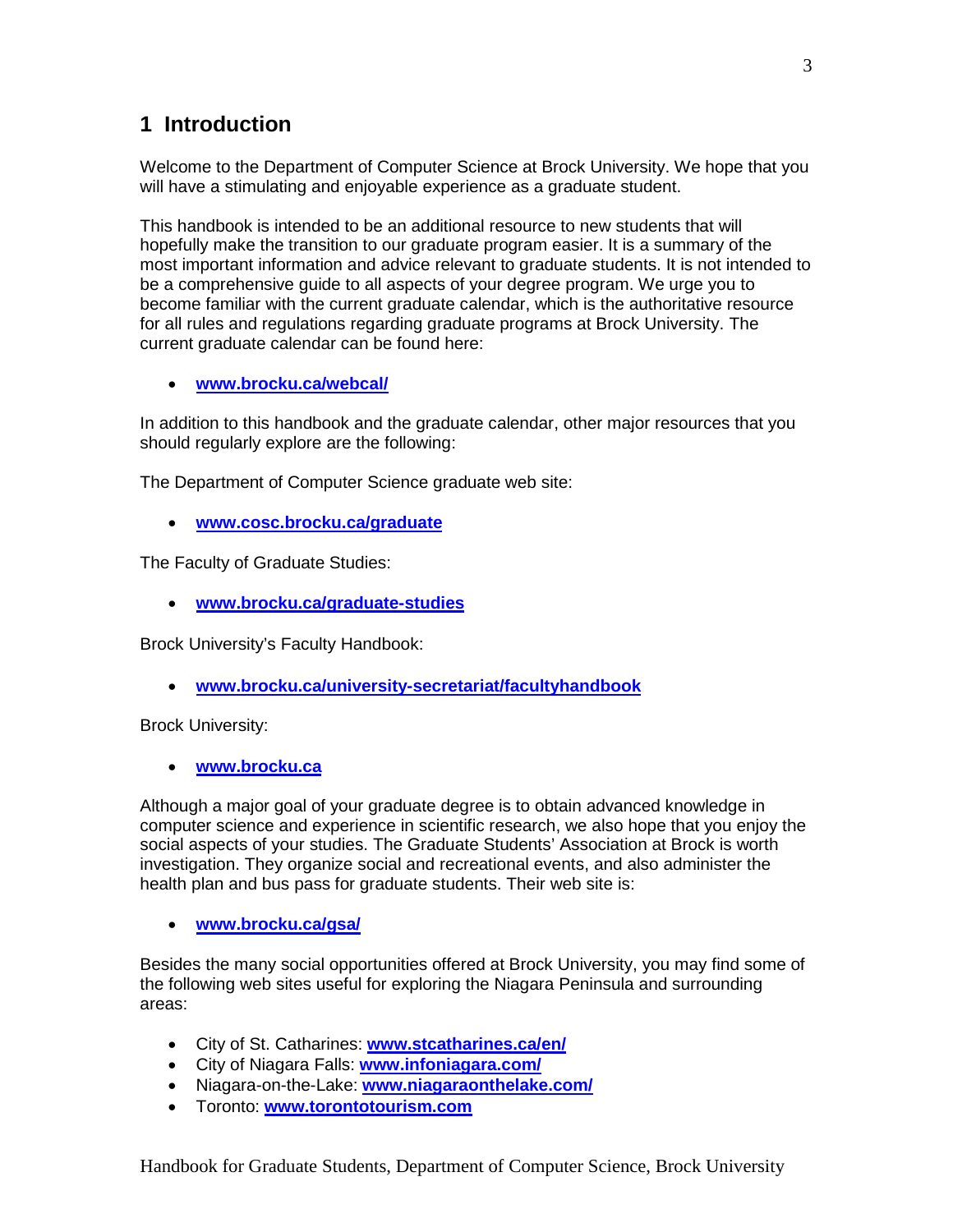## **2 Program Description**

The Department of Computer Science offers a program leading to the Master of Science (M.Sc.) degree. The department offers thesis-option and project-option M.Sc. degrees. For those in the thesis-option, graduate research topics may be conducted in the broad areas of computational logic and algebra, evolutionary computation, computational intelligence, algorithms, parallelism, and combinatorics. The project-option M.Sc. permits a project to be pursued in these and other topics.

The thesis-option M.Sc. consists of one year of course work, followed by preparation of a thesis. Students normally take four half-credit courses in the first year. Courses are selected in consultation with their assigned supervisor. Every M.Sc. candidate must prepare and defend a thesis, which demonstrates a capacity for independent work of high scientific calibre. A supervisory graduate committee will guide the student in all aspects of her or his graduate program.

The project-option M.Sc. consists of a total of 4 terms (16 months) of work. Students must take six half-course credits in the first year, in consultation with their assigned supervisor. Every project-option M.Sc. student must pursue a project, under the direction of her or his supervisor. The project is an opportunity to use concepts in computer science towards solving an applied problem.

Part-time studies are also available.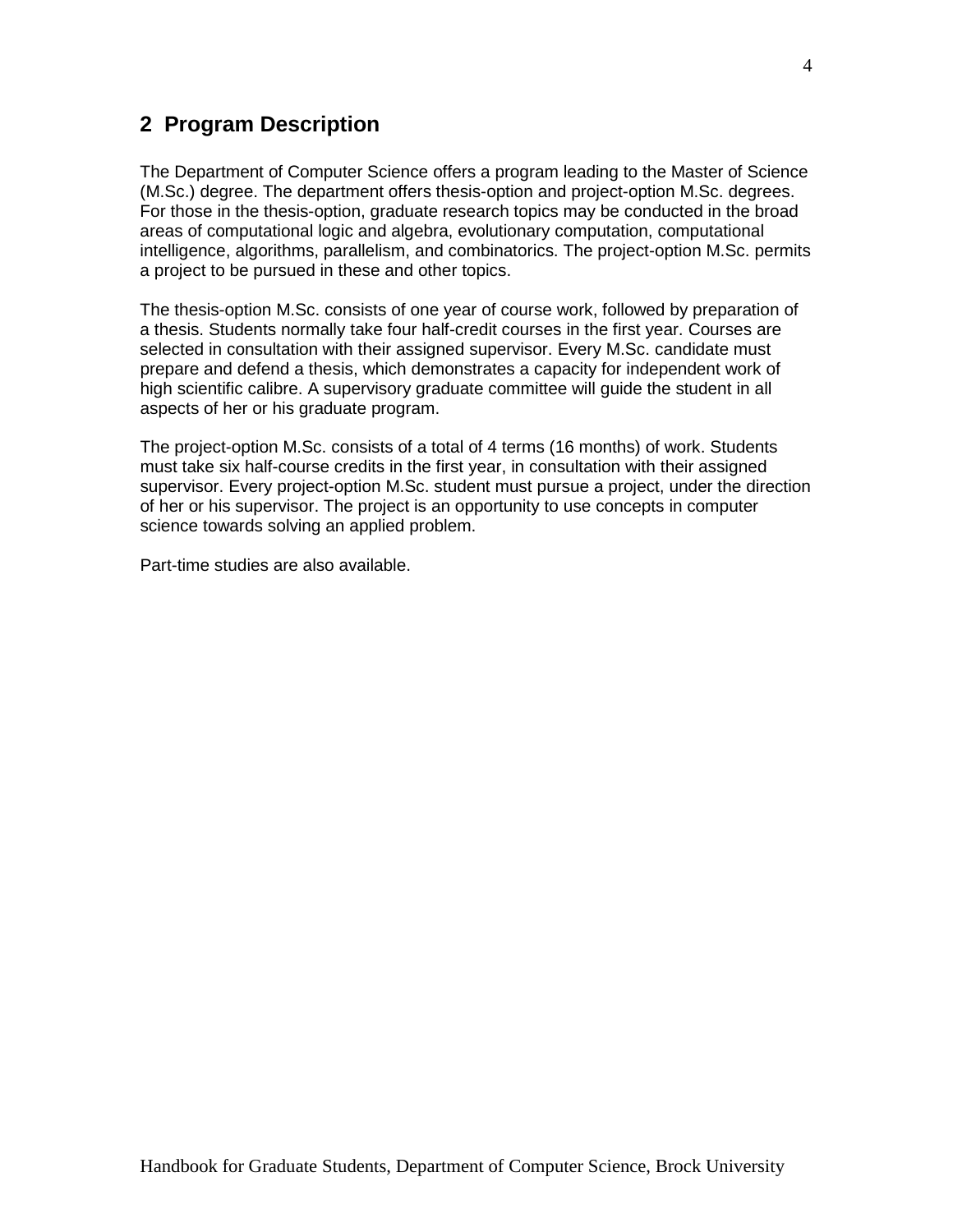## **3 Roadmap to the Department**

## **3.1 Locale**

The Department of Computer Science is located in J-block of the Mackenzie Chown Complex. This is on the far east side of the main campus, and near the intersection of Glenridge Avenue and St. David's road.

Department facilities are found in the following locations in J-block:

1st floor

- araduate student offices
- D205 computer lab (next to the J-block)

2nd floor

- department central office (J314)
- faculty lounge (J315)
- faculty and staff offices
- computer labs (J301, J310)
- hardware lab (J327)
- Seminar room (J328)

## **3.2 People**

There are a number of people whom you will interact with during your M.Sc. studies.

a. Graduate program director

The graduate program director is responsible for the administration of the graduate program. He or she is available when you have specific issues regarding your master's program, for example, facilities, regulations, or funding issues.

b. Supervisor

Your supervisor is the single person with whom you will be working more closely than anyone else during the course of your studies. She or he will be your main source of guidance for all academic matters regarding your graduate program, including course selection, research funding, and degree progress. Most importantly, your supervisor will guide you on all aspects of your M.Sc. thesis research or project, including proposed research topic selection, research direction, thesis/report writing, and final thesis defence or project presentation.

c. Supervisory committee (Thesis-option)

You and your supervisor will decide upon the selection of two other faculty members to be on your supervisory committee (the third member is your supervisor). Normally the supervisory committee consists of Department of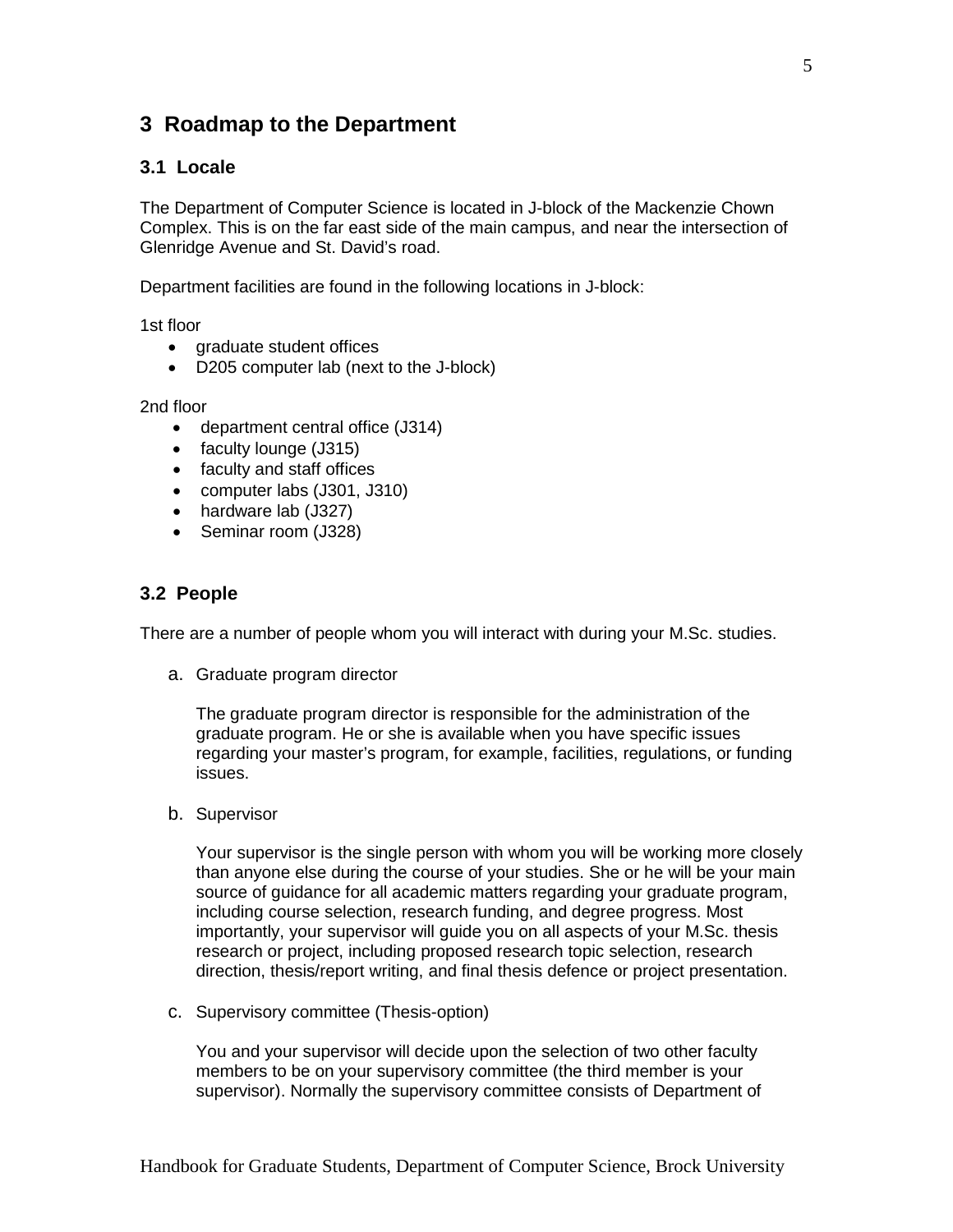Computer Science faculty members. However, in some circumstances, one member may be a faculty member from another department. The committee helps oversee the progress of your thesis, as well as offer advice when required. Also, they will participate in the final examination of your thesis.

d. Department chair

The chair is responsible for the smooth running of the department. Although the chair is not directly involved with the administration of the M.Sc. program, he or she is indeed interested in your success during your M.Sc. studies. The chair is available if you have general concerns or issues regarding your studies.

e. Administrative assistant: Ms Donna Phelps (ext. 3513)

The administrative assistant is the guardian angel of all administrative matters. She can help you find correct forms to fill in for registration and TA funding, and advise you on whom to contact for bureaucratic matters.

f. Course coordinator: Ms Baoling Wood (ext. 4025)

Normally, graduate student funding involves a teaching assistantship component. The course coordinator is in charge of overseeing teaching assistant contracts and duties. Please see Baoling about TA duties, contracts, and related matters.

g. Systems administrator: Mr Cale Fairchild (ext. 3738)

Cale is responsible for the department's computer network and software resources. If you have questions about your PC, software installations, or networking issues, please talk to Cale.

h. Hardware maintenance: Mr David Bockus (ext. 3281)

Dave is in charge of hardware facilities. If you are having hardware issues, Dave may be able to assist you.

i. Computer science faculty (graduate instructors)

The department web site lists the current faculty members in the department, as well as a brief description of their research interests. You should also examine their personal web sites, for more details about their research activities. The list of faculty can be found here:

• **[www.cosc.brocku.ca/graduate/degrees](http://www.cosc.brocku.ca/graduate/degrees)**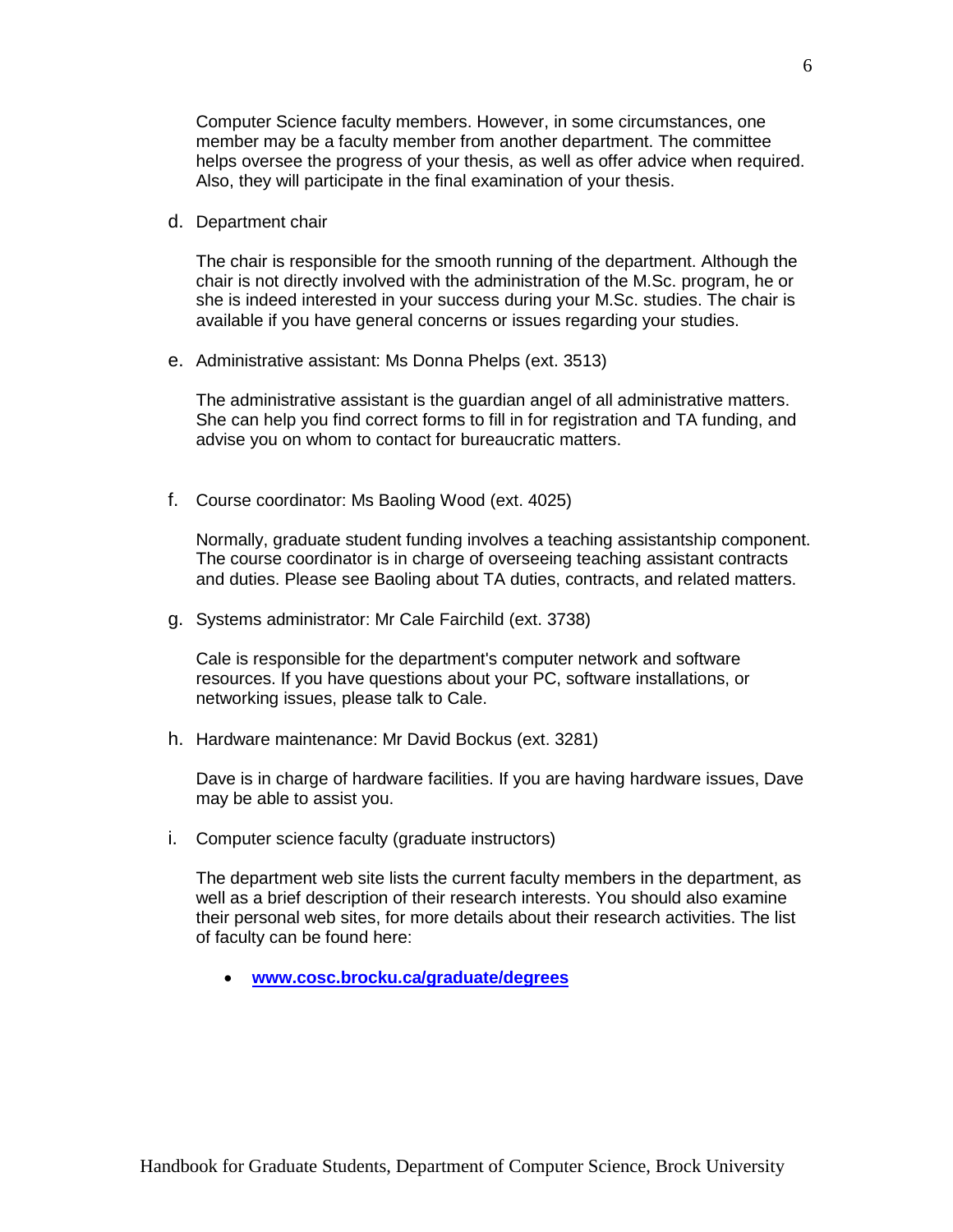## **4 Facilities**

## **4.1 Access to computers**

All full time graduate students get personal computers for their exclusive use. In addition, they have access to computers in labs. The department will provide user codes for students registered in the program. You must adhere to the departmental policy for computer use specified at

• **[www.cosc.brocku.ca/about/policies/computer\\_use](http://www.cosc.brocku.ca/about/policies/computer_use)**

at all times when using the departmental computing equipment. Because the machines are shared, you must leave the machine in a state such that another student may use it (no locking the screen, etc).

Students are given a printer quota for each registered course, including the M.Sc. thesis (COSC 5F90) or project (COSC 5F99). Additional quota can be purchased from Donna Phelps in the main office. All students are provided space on a shared network hard drive. This is accessible from Linux and from Windows, and is the "home directory" for the workstations. Please keep your disk usage to a minimum and delete any files you are no longer using. While everyone occasionally has resource-intensive tasks to carry out, try to keep other people's needs in mind when using the shared resources of the department. Although system backups of data are regularly undertaken, it is your responsibility to back up your important files.

## **4.2 Software**

The unauthorized copying of copyrighted software is illegal. Users should also realize that unauthorized copying of software by users can harm the entire University. If the unauthorized copying of software proliferates the University may also incur a legal liability. The department views software piracy seriously, and disciplinary measures will be undertaken if users are caught running pirated software on University machines.

## **4.3 Office space and entry**

All full time graduate students get an office or office space in J Block for use during the first 2 years (thesis-option) or 16 months (project-option) of their studies. Part-time students and those on Leave of Absence are not entitled to office space. You will use your student id card to access the office and computer labs. Access can be arranged through Dave Bockus.

## **4.4 Bulletin board and mailbox**

There is a bulletin board outside of the graduate student offices which is used to place notices relevant to graduate students. A shared mailbox for graduate students is located in the office of Administrative Assistant (J313). If you change your address please let the Administrative Assistant know, and fill in the Change of Personal Information form and send it to graduate studies office.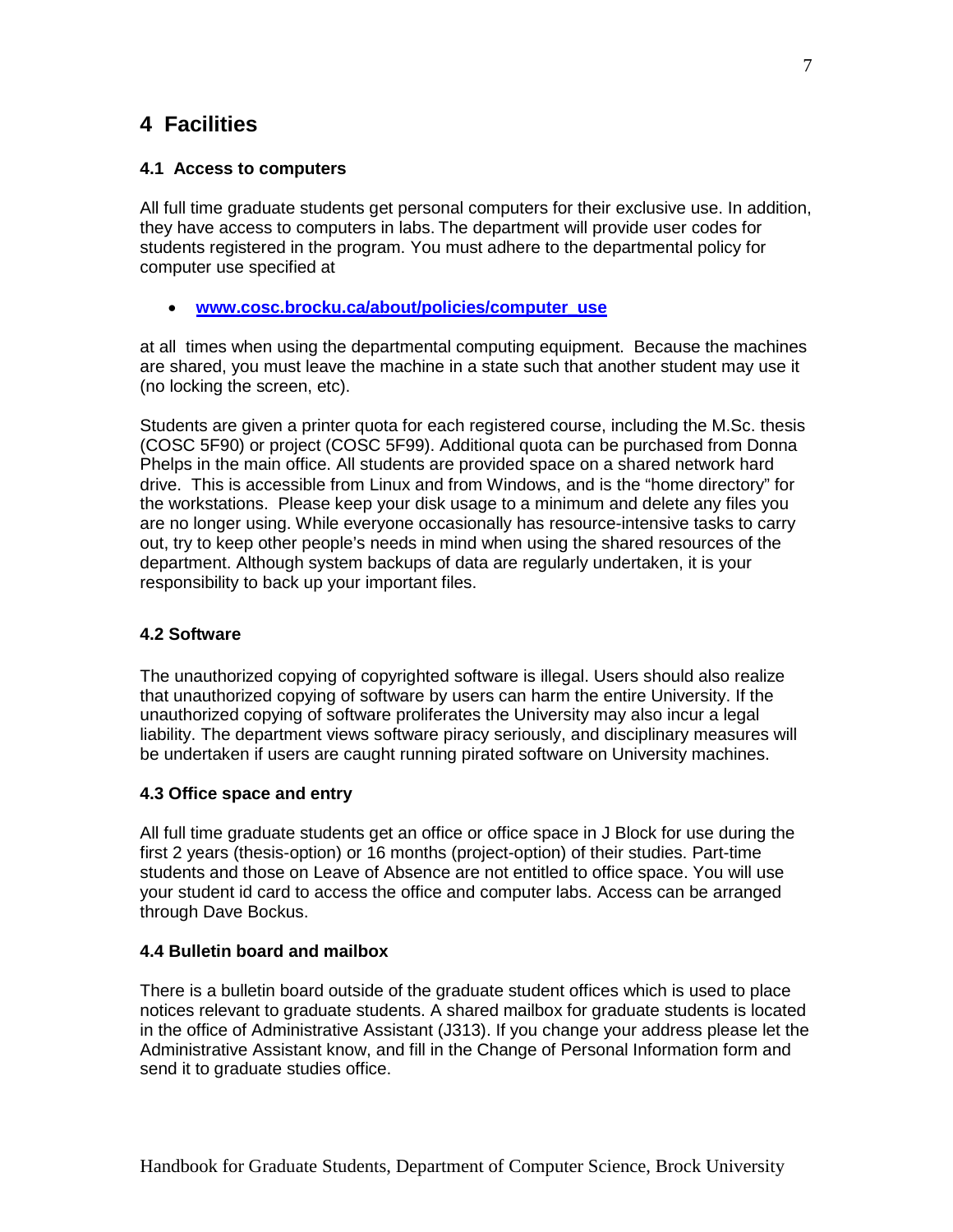## **5 Regulations**

## **5.1 Graduate calendar**

The primary resource for all rules and regulations regarding your graduate degree is the graduate calendar. The current calendar is available online at

• **[www.brocku.ca/webcal/](http://www.brocku.ca/webcal/)**

You should carefully peruse the calendar, to become familiar with regulations pertaining to your studies. The graduate program director in the Department of Computer Science, your supervisor and staff in the graduate studies office, are more than willing to help you with any difficulties you might have in understanding the regulations.

You should pay particular attention to regulations regarding the timeframe of your degree, for example, deadlines for registration and thesis submission. Also be aware that deadlines will differ between full-time and part-time students. Being late for a particular deadline may incur additional tuition and other fees, and so it is important to be aware of impending deadlines.

## **5.2 Forms and other bureaucratic matters**

Following your experience in applying for your M.Sc. program acceptance, you will need to fill in many forms during the course of your M.Sc. studies. Most forms will be available at the Faculty of Graduate Studies web site:

• **[www.brocku.ca/graduate-studies/current-students/student-forms](http://www.brocku.ca/graduate-studies/current-students/student-forms)**

Other forms will be available in the Department of Computer Science main office. Such forms may include teaching assistantship contracts, which must be signed at the beginning of each teaching term during which you perform TA duties. Grant agencies such as NSERC and others may have other forms that you will need to fill in during the duration of your studies.

## **5.3 Registration**

Registration procedures and policies can be found here:

• **[www.brocku.ca/graduate-studies/current-students/Registration](http://www.brocku.ca/graduate-studies/current-students/Registration)**

Be sure that you are registered as a student during every term of your studies in the program, and that your fees are paid by the set deadlines. After the first two terms of course work you will normally register for the thesis course **COSC 5F90**. Full information about the registration, changes of courses, withdrawals, etc. is described in the graduate calendar. Students who fail to register for any term, and who have not applied for **inactive status** or been granted a **leave of absence**, are considered to have withdrawn from their program of study. The student will be required to apply for reinstatement into the program. Reinstatement is not guaranteed.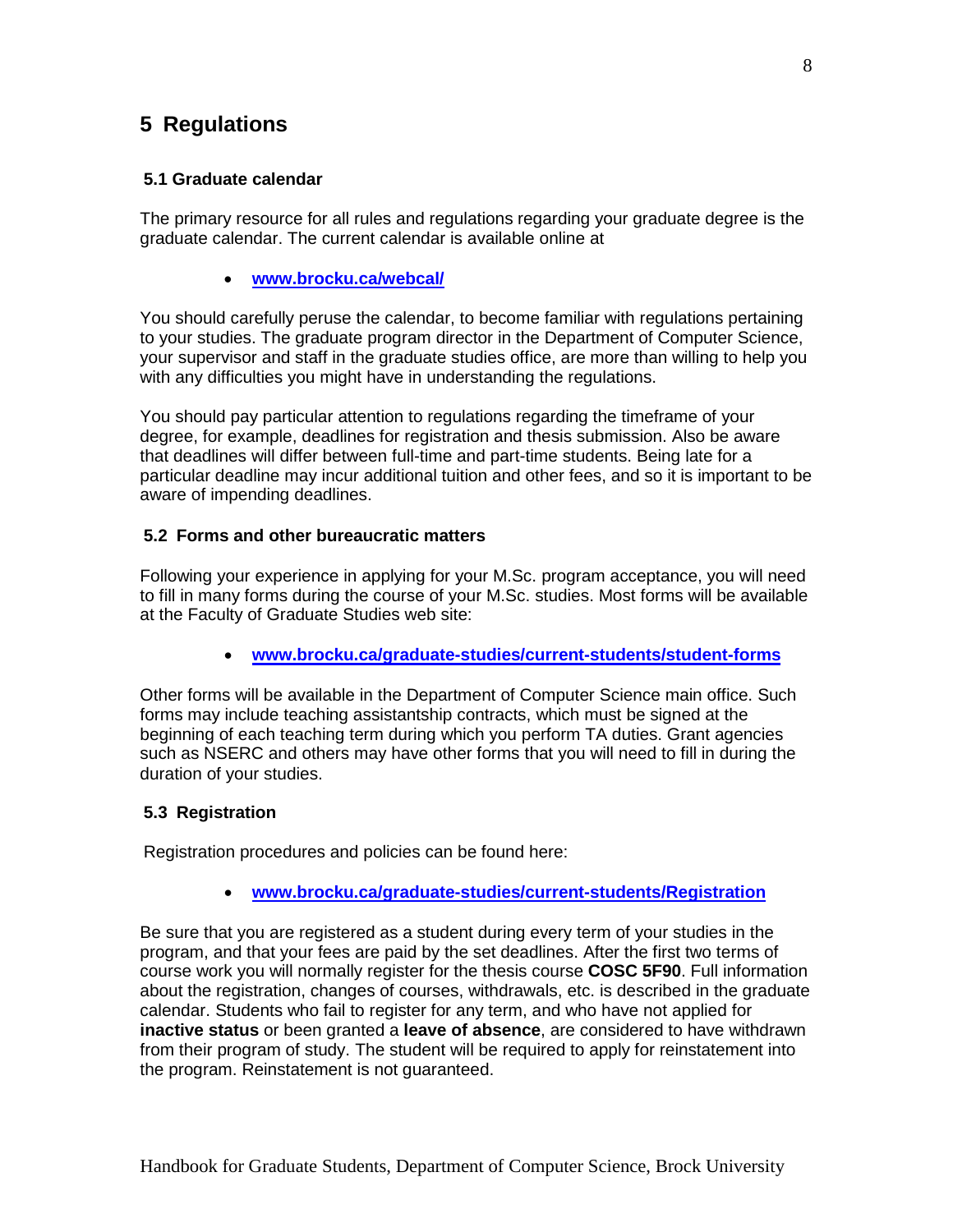## **5.4 Full-time Status, Residency, and Vacations**

Full-time students are defined in the faculty handbook "as students whose main focus is graduate study for the purpose of obtaining a graduate degree" (Section 14.6.1 Faculty Handbook). It is essential that you pursue your studies as a full-time occupation and that you keep regular contact with your supervisor and the Graduate Program Director. In particular, this means that you live in the Niagara area, that you come to Brock at least once a week, and that any work outside of Brock has been approved. The details of these requirements are between your supervisor, the Graduate Program Director, and you, of course. Please notice that as a consequence of a violation of the residency requirements your status might be changed to part-time student by the Faculty of Graduate Studies, which has major consequences to funding, and if you are an international student, your visa status.

Similar regulations apply to your vacations. You are entitled to vacations. However, you must follow certain procedures so that vacations will not interfere with other duties or scheduled events. Before you book any vacation, including flight tickets, you must speak to your supervisor, the Graduate Program Director, and the Course Coordinator and/or the instructor of the courses you are supporting. Please be aware that there are certain events during your study that you cannot miss, for example, Thesis Proposal Workshop in the fall of Year 2 the Mapping the New Knowledges Conference in the Spring of Year 2, and (of course) your thesis defense or project presentation. Please note that you may have to miss a vacation that you have booked without consultation.

## **5.5 TA Duties**

As part of your funding package you are entitled to a certain number of TA hours a year. The department makes the best effort to assign the duties corresponding to your knowledge, your capabilities, and other restrictions. On the other hand, it is your responsibility to ensure that the work is done in a timely manner and as well as possible. This means, in particular, that you keep contact to the instructor of the course, that you actively follow up on any details relating to the course, and that you are at meeting, labs etc on time. Please realize that you are paid to do this work and, therefore, you should put your best effort into it.

In exceptional cases, e.g. sickness, it might be necessary that another student takes over your duties. It is essential that you immediately inform the instructor and the course coordinator if you need a replacement; it is up to the instructor to approve any replacement.

#### **5.6 Departmental Seminars, Defenses, etc.**

All full-time M.Sc. students must attend all departmental seminars, thesis proposal seminars, defenses, and Graduate conference presentations. This is an essential means to broaden your knowledge about different areas of Computer Science, in general, and the research conducted in our department. In exceptional cases (e.g. illness, or conflict with your TA duties) you may not attend a specific event after getting approval by the Graduate Program Director before the event.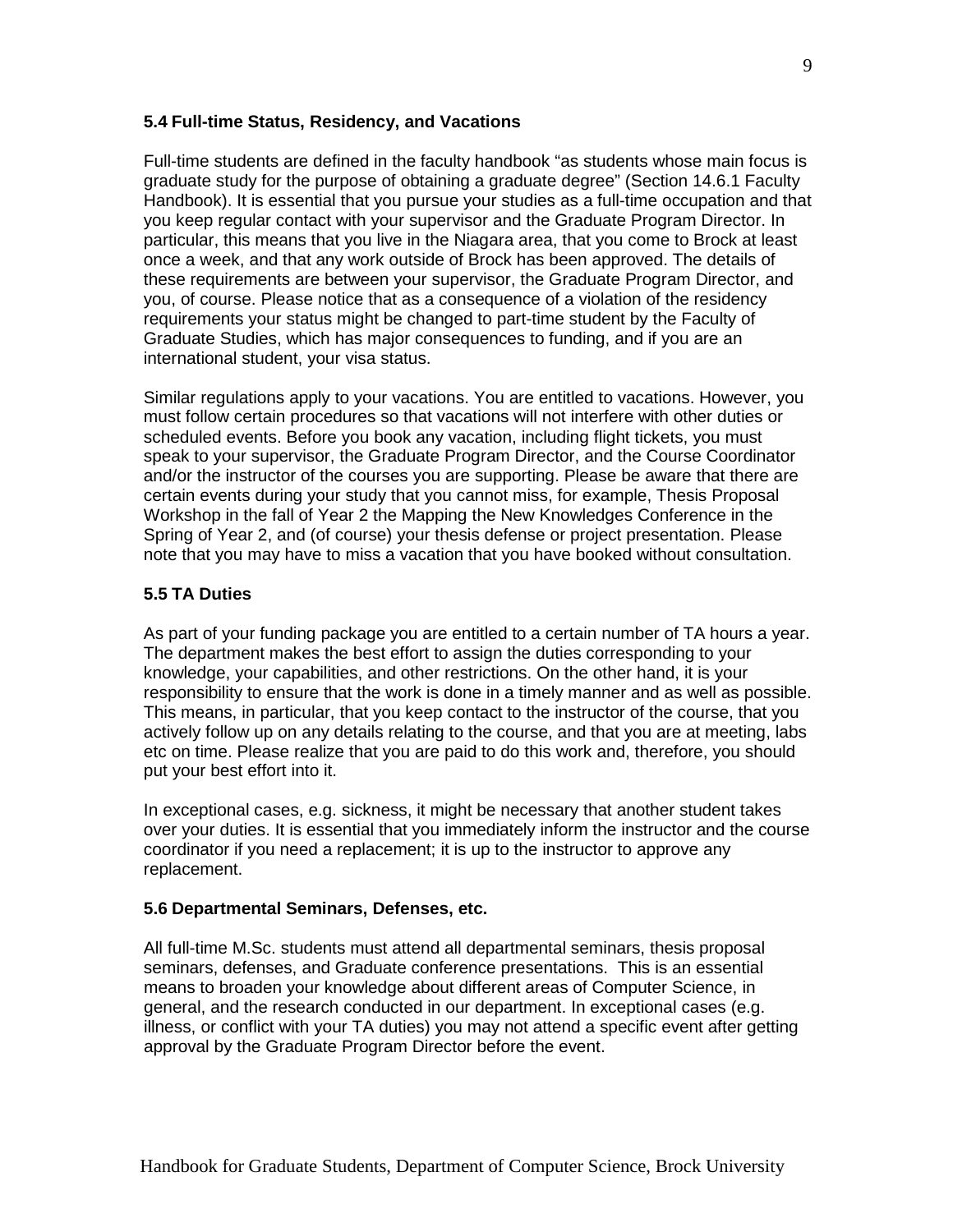## **6 Thesis-option M.Sc. Program**

The thesis-option Masters program consists of two terms of course work, followed by 4 terms of thesis preparation.

## **6.1 Graduate courses**

A student may take four 5(alpha)00 half-credit graduate courses, or three such courses and one COSC 4(alpha)00 half credit undergraduate course with the approval of the supervisor and graduate program director. Information about available graduate courses is posted each term on the departmental web site. One of the graduate level courses may be a directed reading course (designated as COSC 5P75), under the discretion and direction of the student's supervisor. Students should submit an override form to the main office before registering for a COSC 4(alpha)00 course.

There is also the opportunity for students to take one 5(alpha)00 or above course from another discipline. Cross-discipline courses that are suitable as an elective for the project option include (but are not limited to): BIOL 5P06; GEOG 5P25; MATH 5P20, 5P21, 5P35, 5P36, 5P92; and MBAB 5P14, 5P17. The availability of these courses will vary in different years. Students should consider these and other suitable courses in consultation with the supervisor.

Students wishing to change their course registrations during the drop period may do so through the Web until the system closes for the session. After the system closes, students must submit the *Registration Course Add/Drop Form* to the Faculty of Graduate Studies by the withdrawal deadline date as published in the *Web Registration Guide* and the *Graduate Studies Calendar*. While it is a courtesy to inform the instructor of withdrawal from a course, this does not constitute official withdrawal from either a course or the University.

A student's performance in a course is evaluated using the same grading scale as for undergraduate students. It is fully specified in the graduate calendar (see "Academic regulations", under "Evaluation of student performance"). Graduate credit is only earned for courses in which a grade of A or B, i.e., a mark of 70+, is awarded. Therefore, to continue as a graduate student, a student must achieve and maintain satisfactory academic performance with a standing of at least a 70 B in graduate courses.

## **6.2 Graduate thesis**

Each student will write a detailed thesis proposal, conduct an original independent research study, write a thesis and defend it publicly to the satisfaction of an examining committee.

The thesis course is designated as COSC 5F90. Since a student should always be registered every term (unless on leave of absence), they should register for 5F90 after their course requirements have been met. Every student is required to present a seminar on their background research and proposed thesis topic as part of the COSC 5F90 course. This is typically done in form of a workshop in the fall of Year 2 in which all graduate students participate.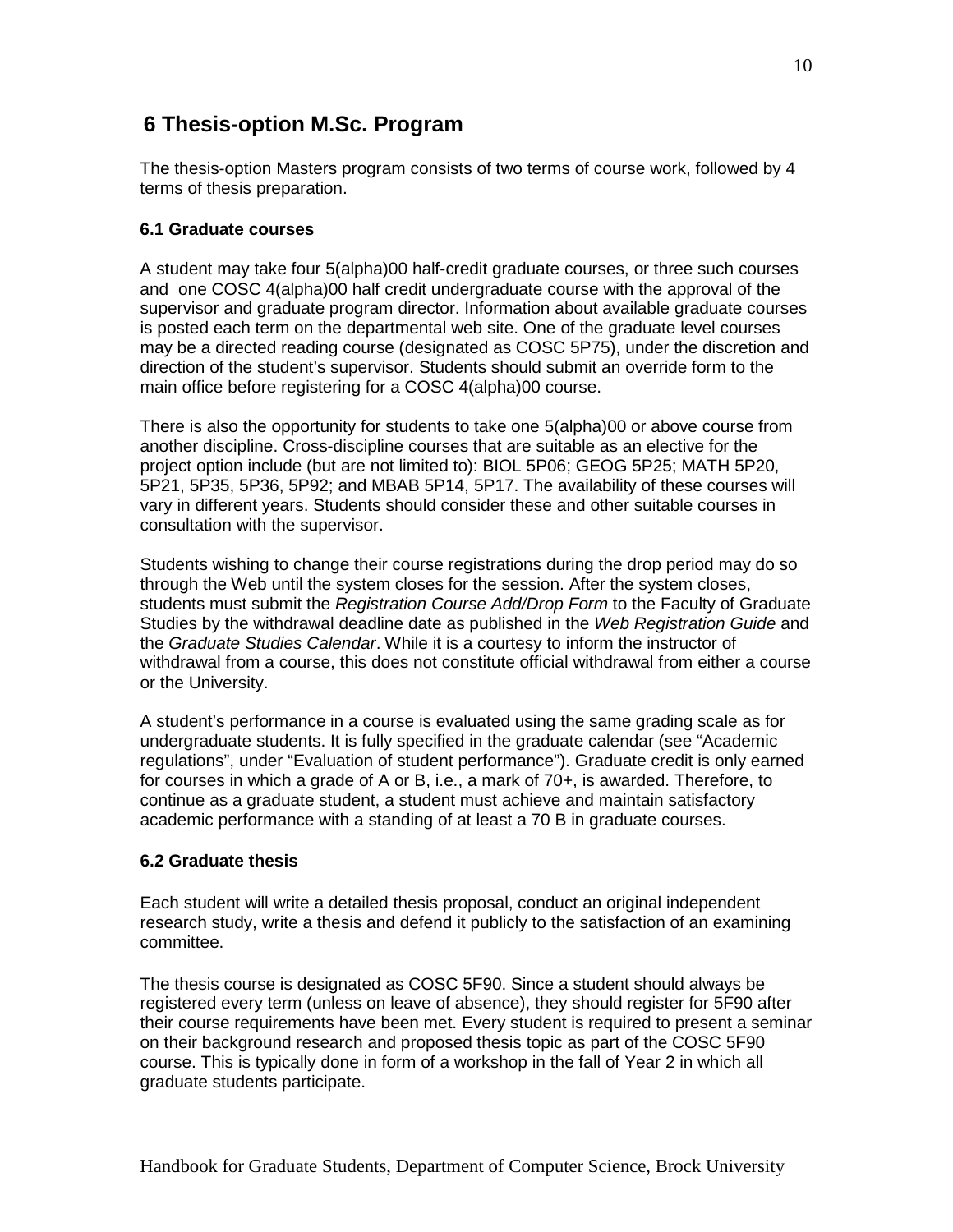## **Supervisory committee**

Before you present your proposal (see next section), you and your supervisor should decide upon the composition of your thesis supervisory committee. This consists of 2 other faculty members, one of whom must be from the Department of Computer Science. The committee has two functions. Firstly, they will follow the progress of your thesis research, and offer you helpful advice as you need it. You should schedule regular meetings with your committee to discuss the progress of your research. It is recommended that you meet with your supervisory committee at least once a term. Secondly, they will form part of your examination committee. The committee is formally established as part of the thesis proposal.

#### **Thesis proposal**

With the help of your supervisor, you will have to prepare a thesis proposal which will be presented at the Thesis Proposal Workshop in the fall of Year 2. In very exceptional cases you might present your proposal at a different time.

Your proposal presentation should be between 20 to 25 minutes long, with an additional 5 minutes for questions. When the proposal is acceptable, a Thesis Approval Form should be signed by the student, the supervisor and the supervisory committee members.

The signed form, along with any additional material, is submitted to the graduate program director. Note that an approved proposal is an agreement between a student and their supervisory committee; if a student wishes to change their topic or research design substantially after receiving approval for their proposal, they may be required to resubmit a revised proposal for approval.

#### **Thesis progress and time limits**

Typically, a full-time student works on their thesis research for 4 terms. Since the first two terms are devoted to course work, this will mean that the entire M.Sc. degree takes 6 terms, or 2 years. This is also the maximum duration of guaranteed funding. The maximum time allowed for a full-time student to complete the program is 3 years. Parttime students have a maximum duration of 5 years in which to complete the degree.

The main determination of satisfactory progress on your thesis will be the opinion of your supervisory and supervisory committee. You should have regular meetings with your supervisor throughout the duration of your thesis work (e.g. every week or two at the minimum). In regular intervals (see timeline in Appendix A), your supervisor will fill out a Progress Report form, describing the current state of your degree. This will include the courses you have taken, the state of the proposal, composition of the supervisory committee, and general progress on your thesis research. If the supervisor, the supervisory committee, or you find it necessary or helpful additional progress reports will be filed. The purpose of these forms is to document the current stage and progress. They are meant as a helpful tool for student and the supervisor, not as a threat.

The wide variety of research projects possible in computer science make it impossible to define one definitive time frame that should be followed by all M.Sc. students. However, you and your supervisory committee should be aware of the time limits specified above. Appendix A contains a general timeline that may be helpful.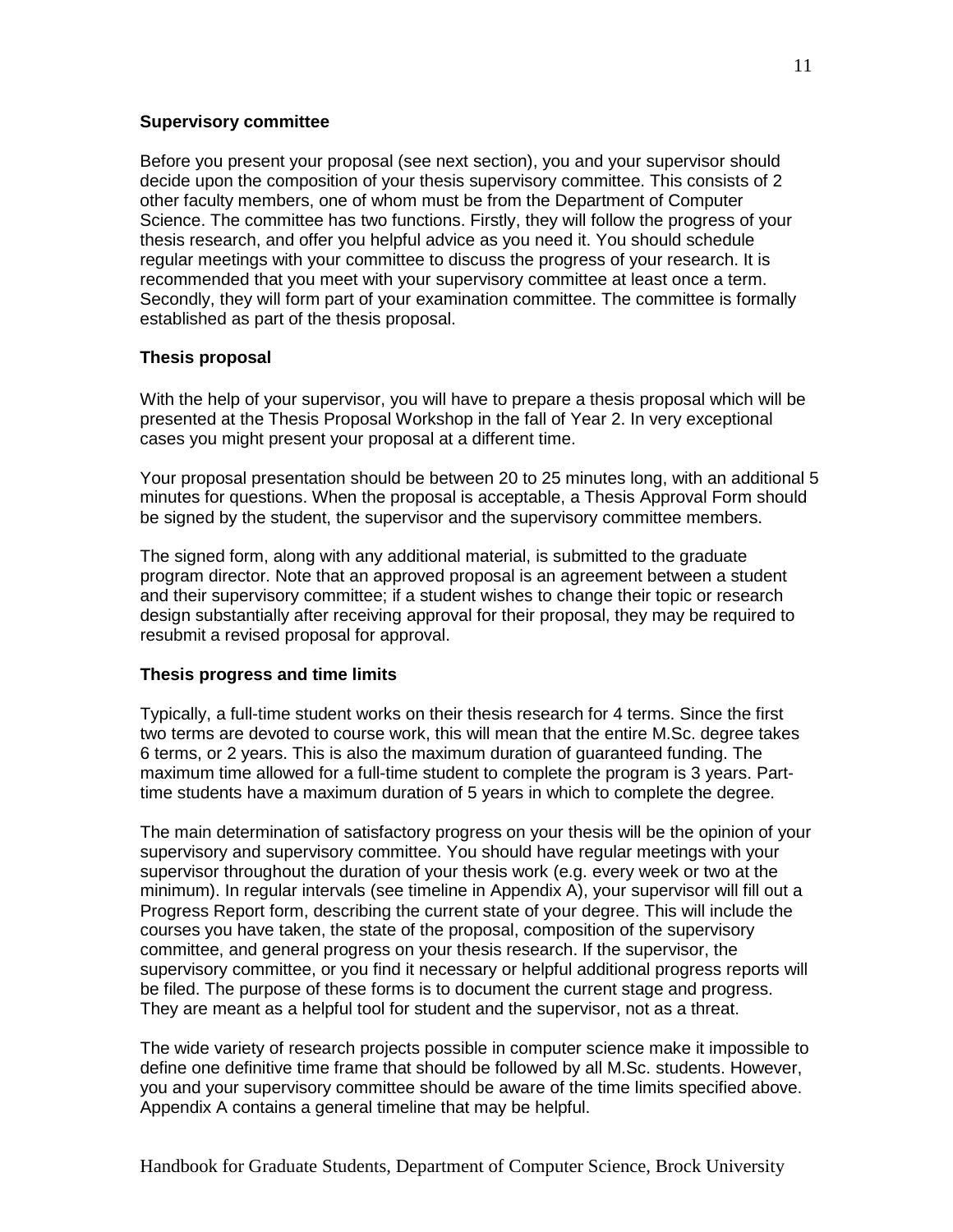## **6.3 M.Sc. Examination**

## **Thesis format and submission**

The formatting of your thesis is specified here:

• **[www.brocku.ca/graduate-studies/current-students/thesis](http://www.brocku.ca/graduate-studies/current-students/thesis)**

You should normally submit two hardcopies of your final pre-defence thesis submission (one for external, one for Dean), and send the PDF to your supervisor for distribution to the thesis committee. The Department of Computer Science adheres to a traditional format with single-sided pages. Coil binding for the hardcopies is recommended, and can be done in the main office.

## **Preparation for the examination**

In evaluating students' theses, the program follows the regulations articulated in the section entitled "XIV. Thesis Defences" in the Brock University Graduate Calendar. The thesis will be evaluated, after a public oral examination, by the Examining Committee.

You should begin preparation for your examination at least six weeks in advance of the intended date. Make sure that you format your thesis according to the university requirements. Give the number of copies of your thesis as outlined above to the graduate program director together with the forms required for thesis submission. If everything is complete, it will be submitted to the Associate Dean of Graduate Studies in the Faculty of Mathematics and Science.

The external examiner will submit a report about the thesis prior to the defence. You and the supervisory committee will see the report soon after receipt from the examiner. The report will indicate whether the thesis is ready for defence, or is not ready. If it is not ready, the student must address the concerns and resubmit it, within a reasonable time.

## **Examination committee**

The examination committee consists of the committee chair (Associate Dean of Graduate Studies in the Faculty of Mathematics and Science or delegate), external examiner (if present), thesis supervisor, and two departmental representatives, who are normally members of the student's supervisory committee.

## **Format of the exam**

- Exam chair introduces committee and candidate, and explains the format of the defence.
- The candidate presents a research seminar, which is between 30 to 40 minutes in duration.
- The floor is open to questions from the audience.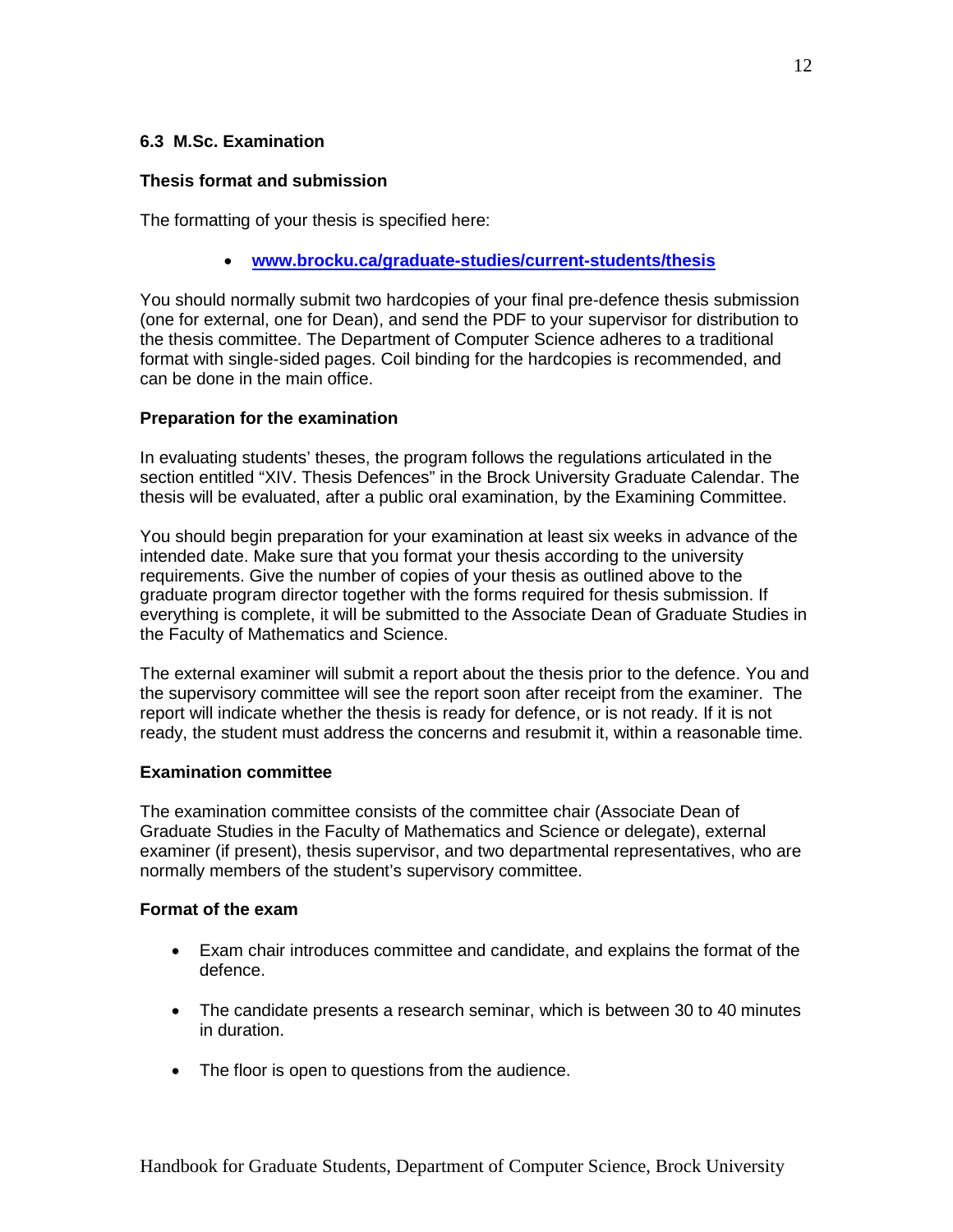- A short break follows.
- The examination committee asks questions of the candidate. The external examiner asks questions first, followed by others on the committee.
- The entire examination period will be limited to two hours.
- When the committee is satisfied with the questioning, the Chair requests that the candidate leave the room. The committee then deliberates on the outcome of the examination *in camera*.
- The candidate will be called back in, and informed of the decision.

## **Possible decisions of the examining committee**

The thesis does not receive a numerical grade. The options open to the examining committee are Pass or Fail.

All members of the examining committee will vote on the outcome of the examination, for a total of 5 votes. The possible outcomes are:

**Pass** – the external examiner and at least 2 other members vote to pass **Fail** – the external examiner and at least 2 other members vote to fail

The examining committee has the following options:

- Thesis satisfactory and accepted as submitted
- Thesis accepted after minor corrections or modifications
- Thesis accepted conditionally upon completion of major modifications
- Thesis unsatisfactory and not acceptable.

Students are given between two to four weeks to complete minor revisions, which are to be approved by the graduate supervisor. Four to twelve weeks are given to complete major revisions, which are to be approved by the graduate supervisor and the chair of the defence.

If revisions are necessary, the committee will specify the areas for revision and the date by which the revised, typed thesis is to be returned (to the graduate program director). In the instance of a failed defence, you may, at the discretion of the Examining Committee, be permitted a second and final thesis submission and defence. This will be scheduled for no later than one calendar year after the original presentation and defence. In the preparation of the thesis for resubmission, you will be guided by the written criticisms of members of the Examining Committee.

## **6.4 Final thesis submission**

After your revised thesis has been approved you will submit your thesis electronically. You should follow the steps outlined at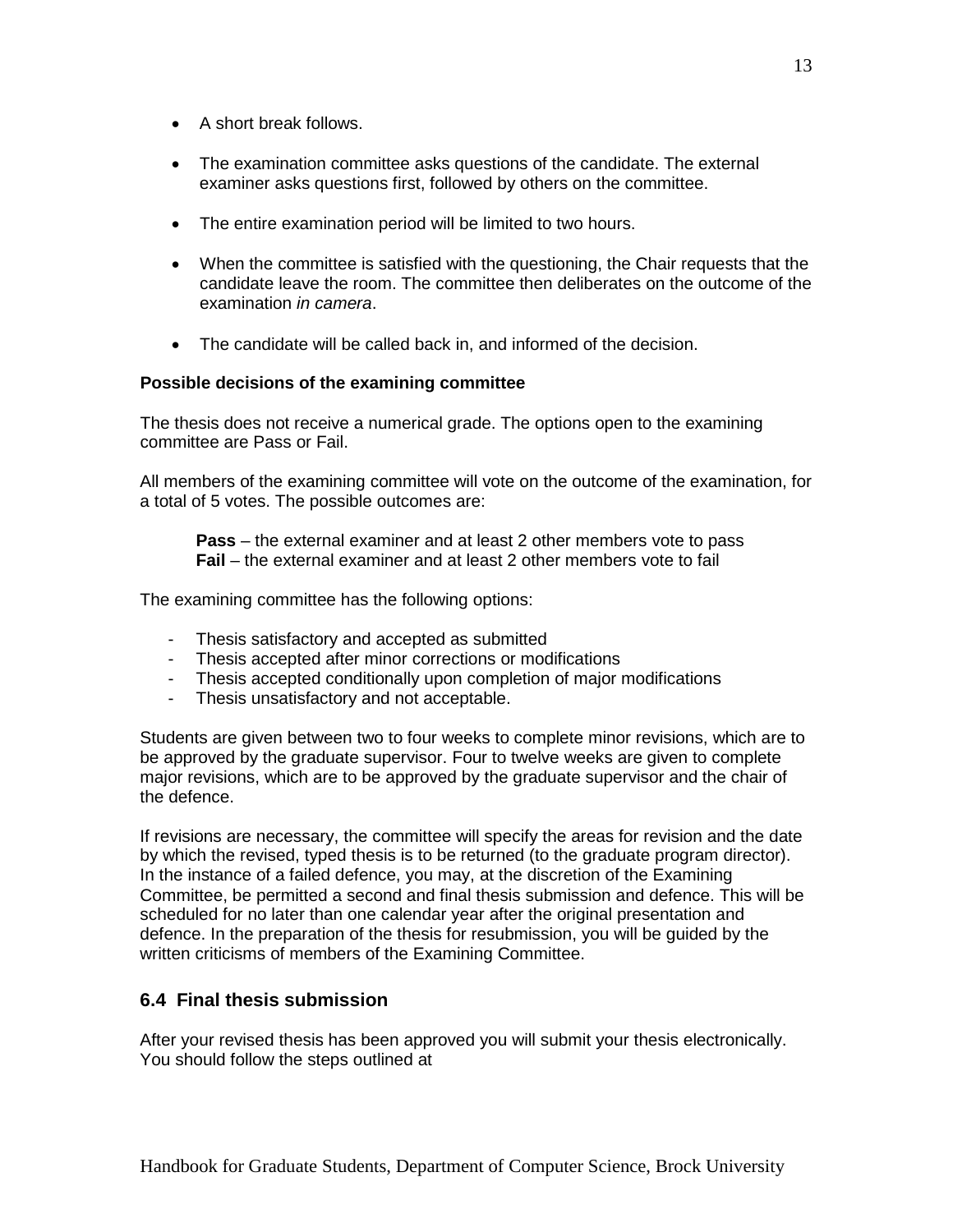## • **[www.brocku.ca/graduate-studies/current-students/thesis/e-thesis](http://www.brocku.ca/graduate-studies/current-students/thesis/e-thesis-submission)[submission](http://www.brocku.ca/graduate-studies/current-students/thesis/e-thesis-submission)**

You will need a pdf version of your thesis, the abstract as regular text, and additional information such as keywords, student number, etc. The web page for submission is

## • **[dr.library.brocku.ca/](http://dr.library.brocku.ca/)**

When you log into the above library page with your Brock portal userid and password, a submission link will appear. Follow the instructions on those pages.

Notice again that you need approval from your supervisor, and/or the external reviewer, and/or the supervisory committee before submitting your thesis. After the electronic submission you must send the required forms (see web page above) to the office of the Associate Dean of Graduate Studies of the Faculty of Mathematics and Science.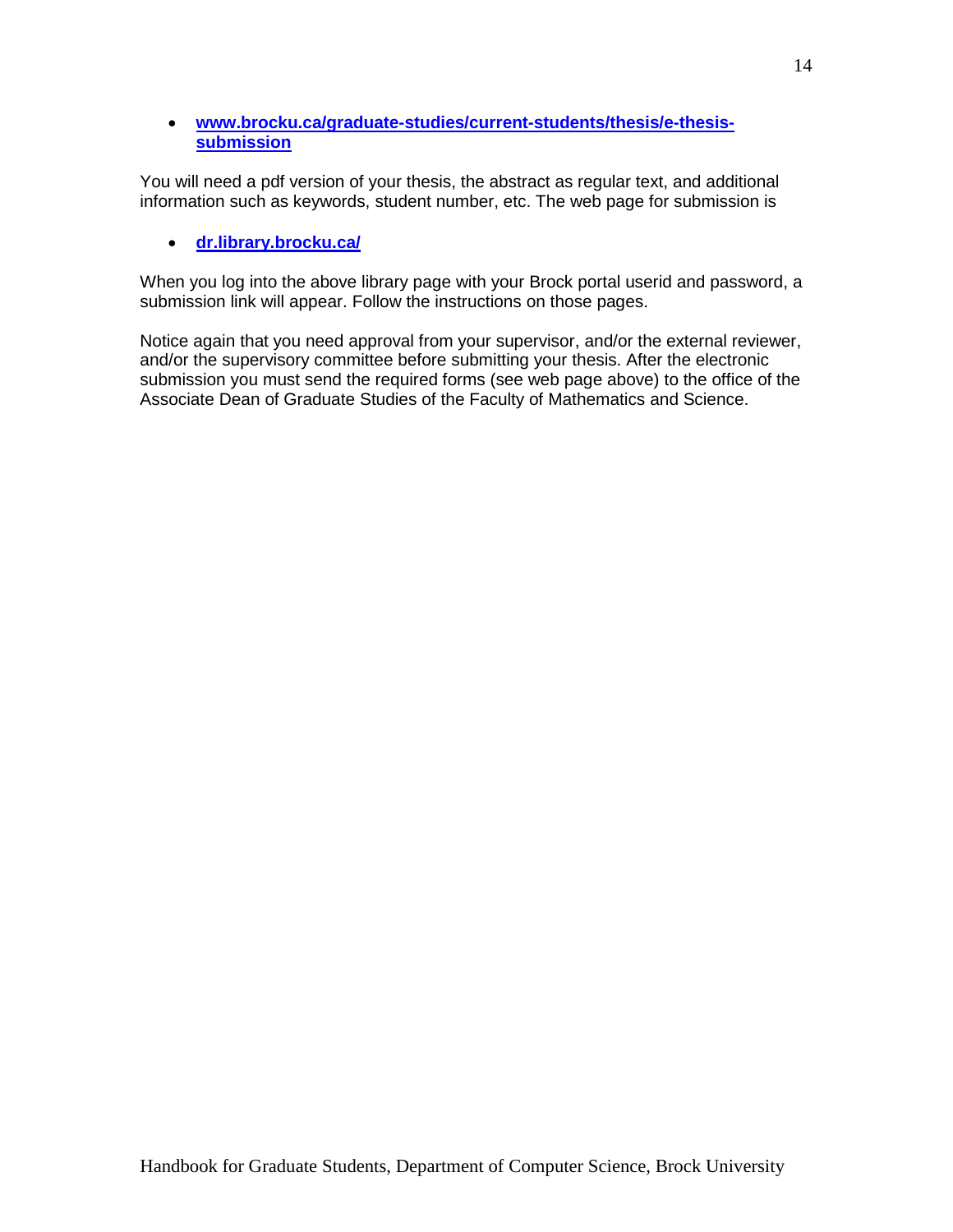## **7 Project-option M.Sc. Program**

The project-option Masters program consists of 2 terms of course work, followed by the preparation of a project.

## **7.1 Graduate courses**

A student may take six 5(alpha)00 half-credit graduate courses, or five such courses and one COSC 4(alpha)00 half credit undergraduate course with the approval of the supervisor and graduate program director. Information about available graduate courses is posted each term on the departmental web site. One of the graduate level courses may be a directed reading course (designated as COSC 5P75), under the discretion and direction of the student's supervisor. Students should submit an override form to the main office before registering for a COSC 4(alpha)00 course.

There is also the opportunity for students to take one 5(alpha)00 or above course from another discipline. Cross-discipline courses that are suitable as an elective for the project option include (but are not limited to): BIOL 5P06; GEOG 5P25; MATH 5P20, 5P21, 5P35, 5P36, 5P92; and MBAB 5P14, 5P17. The availability of these courses will vary in different years. Students should consider these and other suitable courses in consultation with the supervisor.

Students wishing to change their course registrations during the drop period may do so through the Web until the system closes for the session. After the system closes, students must submit the *Registration Course Add/Drop Form* to the Faculty of Graduate Studies by the withdrawal deadline date as published in the *Web Registration Guide* and the *Graduate Studies Calendar*. While it is a courtesy to inform the instructor of withdrawal from a course, this does not constitute official withdrawal from either a course or the University.

A student's performance in a course is evaluated using the same grading scale as for undergraduate students. It is fully specified in the graduate calendar (see "Academic regulations", under "Evaluation of student performance"). Graduate credit is only earned for courses in which a grade of A or B, i.e., a mark of 70+, is awarded. Therefore, to continue as a graduate student, a student must achieve and maintain satisfactory academic performance with a standing of at least a 70 B in graduate courses.

## **7.2 Graduate project**

Each student will pursue a graduate project under the direction of their assigned supervisor. The student and supervisor will first plan a project. This planning might during the COSC 5P75 Directed Reading course, should the student take that course with their supervisor. The topic of the project will be related to the supervisor's areas of expertise, and will involve some practical application of computer science topics to a practical problem. The project might involve the implementation of a software system, the preparation and completion of empirical experimentation, or a more theoreticallyoriented application. The completion of the project will include a report, which will discuss all relevant aspects of the project. The supervisor will guide the student with respect to the project's requirements and final expected outcomes.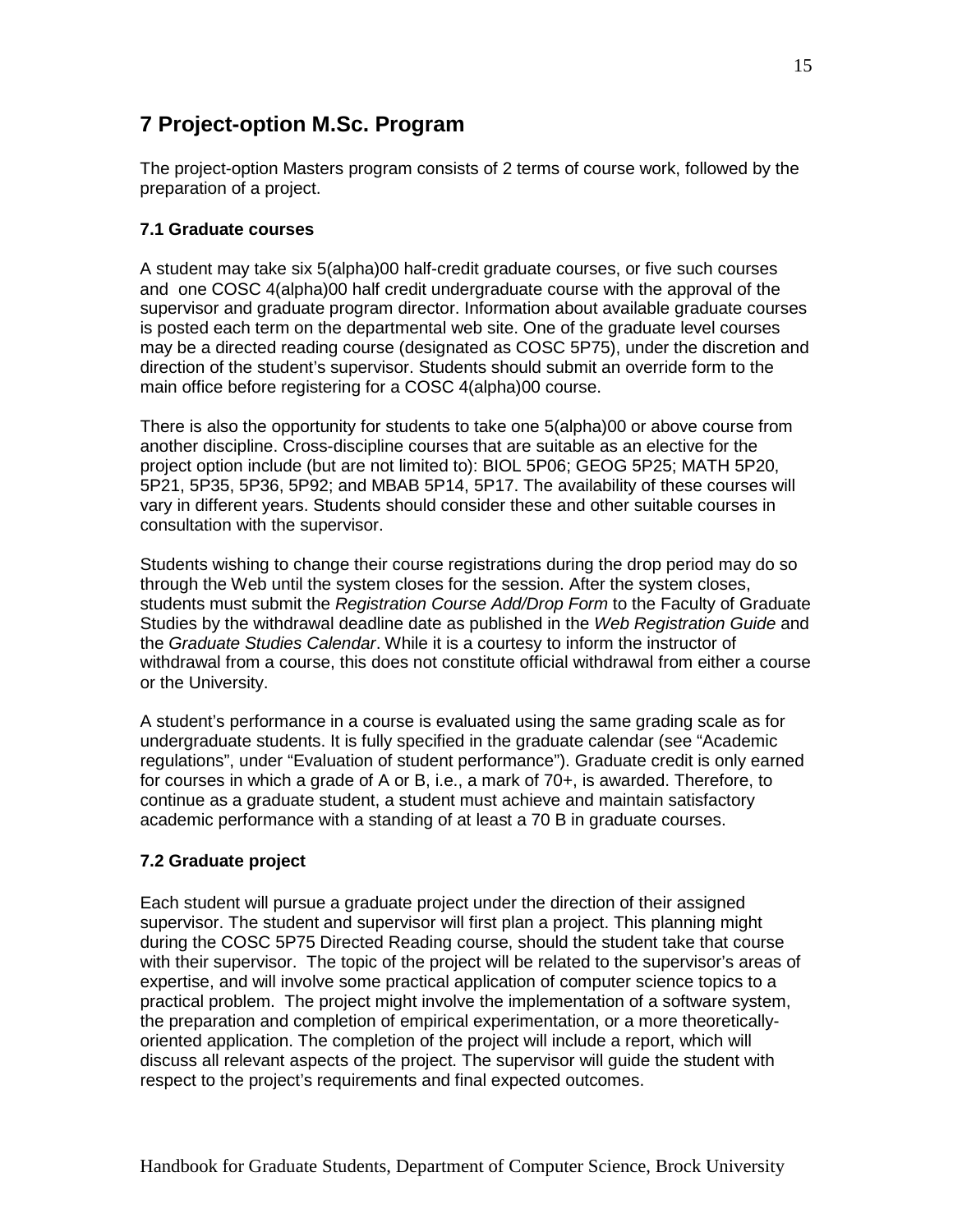Projects will be assessed by a committee comprised of the supervisor and another faculty member. When a project is finished, the supervisor will organize a project presentation. This will be a short 20-30 minute seminar, during which the student will present her or his project publically. The supervisor and examiner will be present. The result of the presentation will be determined by the examining committee, and will result in a "pass/fail" grade for the project.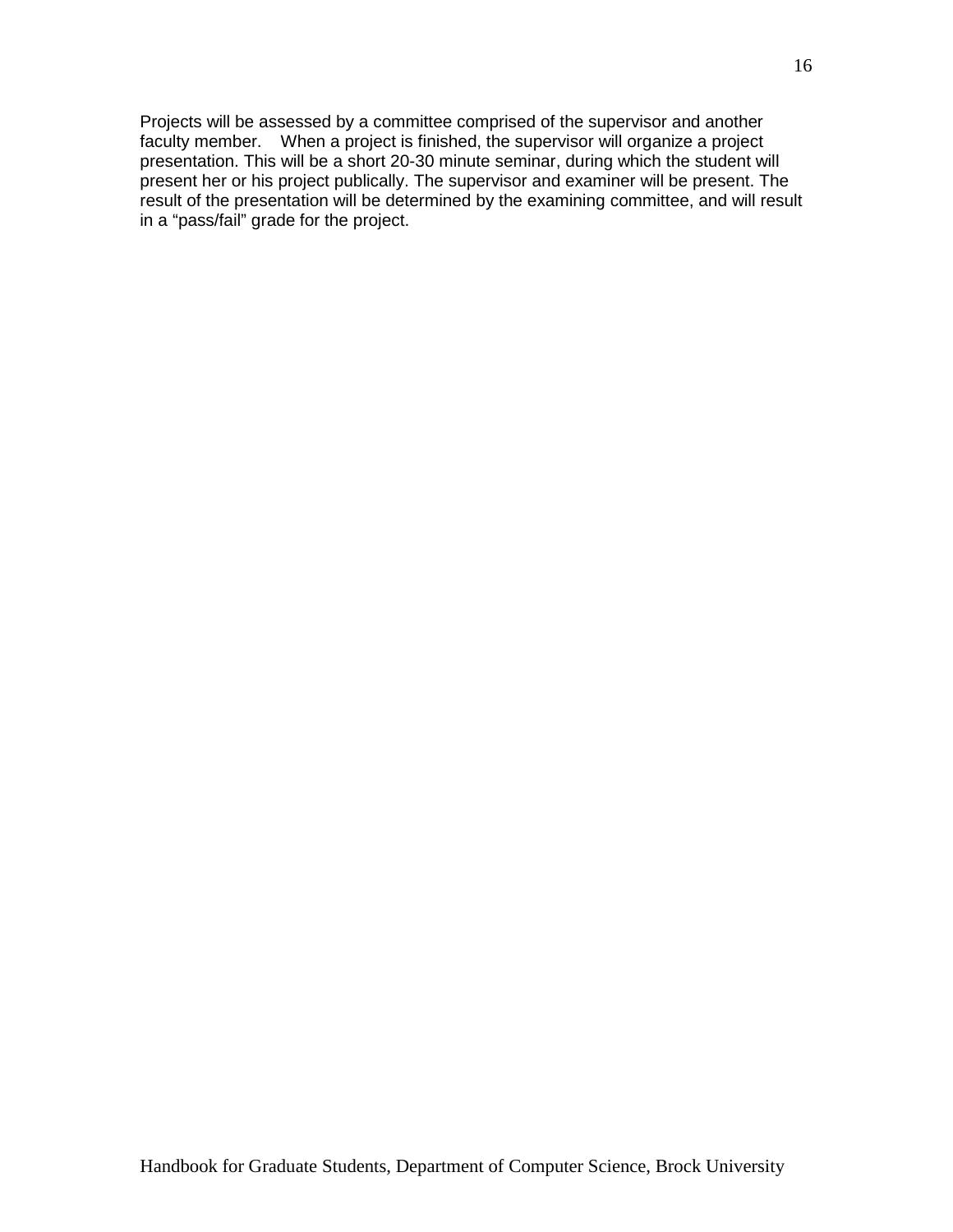## **8 Financial Support**

## **8.1 Scholarships, Grants and Awards**

You are encouraged to look into the graduate calendar and on the Faculty of Graduate Studies web site for information about available scholarships, grants, awards etc.

• **[www.brocku.ca/graduate-studies/current-students/financial-support](http://www.brocku.ca/graduate-studies/current-students/financial-support)**

The graduate program director forwards new information about scholarships via e-mail to all students as it arrives.

## **Fellowships**

Please see

• **www.brocku.ca/graduate-studies/current-students/financialsupport/internal/funding-packages**

for information regarding the allocation and administration of graduate fellowships and international student fellowships. If you are coming to the end of the period for which fellowship funding was guaranteed and wish to apply for additional fellowship funding see

• **[www.brocku.ca/graduate-studies/current-students/student-forms](http://www.brocku.ca/graduate-studies/current-students/student-forms)**

for the "Request for Additional Graduate Fellowship Funding" form. This funding is given only in exceptional circumstances, for example, health reasons, unforeseen research delays, etc.

## **Bursaries**

Bursaries are monies that are awarded to students based on financial need. All graduate students are eligible to apply for a bursary. Applications are available from the forms link above in "Fellowships". Please see

• **[www.brocku.ca/graduate-studies/current-students/financial](http://www.brocku.ca/graduate-studies/current-students/financial-support/internal/funding-packages%23Graduate_Studies_Bursary)[support/internal/funding-packages#Graduate\\_Studies\\_Bursary](http://www.brocku.ca/graduate-studies/current-students/financial-support/internal/funding-packages%23Graduate_Studies_Bursary)**

for information on available bursaries. Please note that bursaries are not intended to be compensation for tuition and fees, and these are normal costs that all students should be expected to cover. Bursaries are also not appropriate for personal items such as automobile expenses, new laptops, and cell phone contracts.

## **Graduate research assistantships (thesis-option M.Sc. only)**

Full-time thesis-option M.Sc. students receive supplemental funding from their supervisors (currently \$5000 per year for 2 years).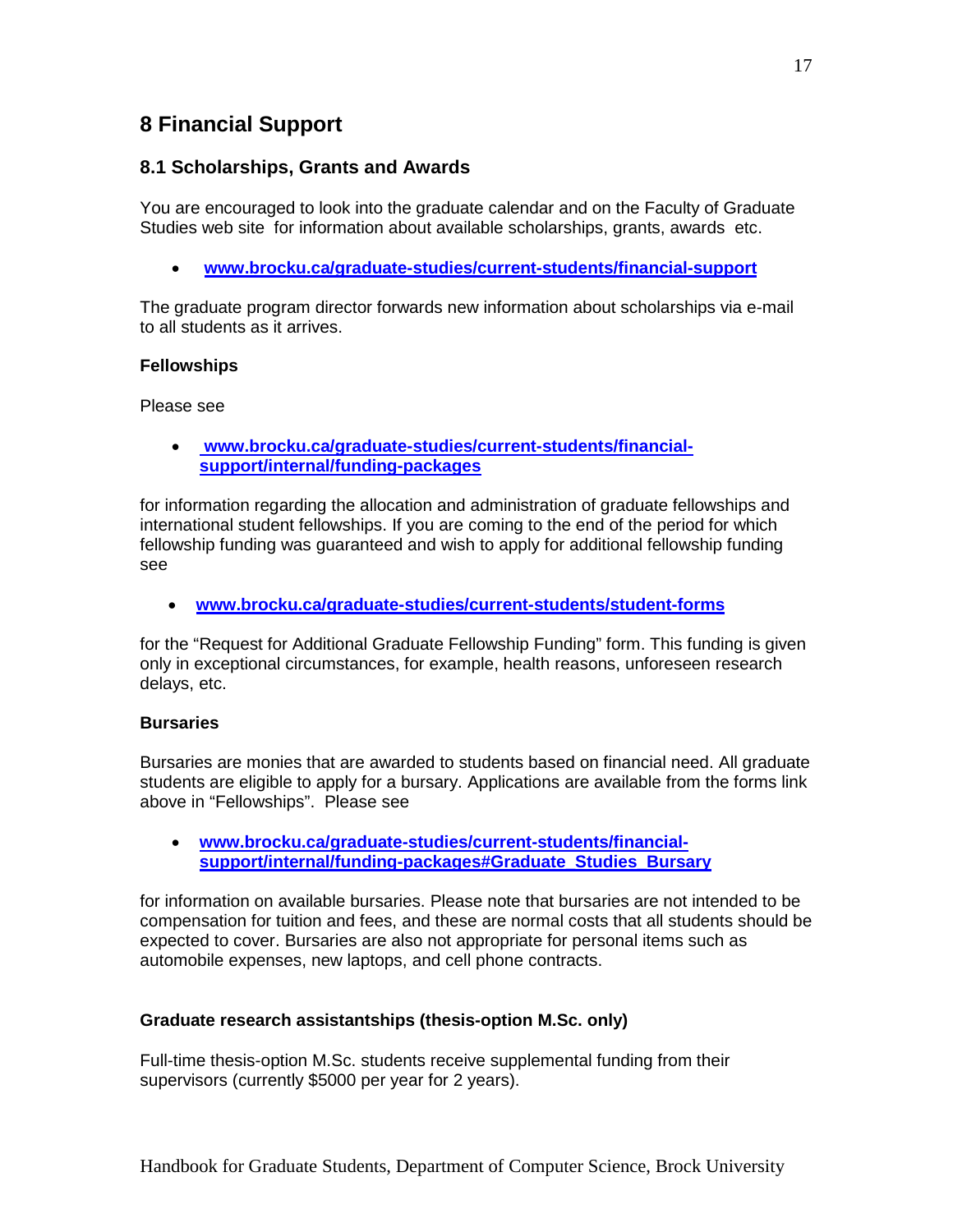## **8.2 Graduate teaching assistantships**

The graduate teaching assistantship is arranged by the course coordinator, and can include teaching assistant, marker-grader, and/or lab demonstrator duties. The graduate teaching assistantship is employment and is therefore processed through the human resource contract system in accordance with the CUPE 4207 Collective Agreement. See **[http://www.brocku.ca/webfm\\_send/17632](http://www.brocku.ca/webfm_send/17632)** for details. Students are paid bi-weekly via direct bank deposit for the duration specified in the contract. Graduate student teaching assistantships are considered an integral component of graduate student training and experience for the majority of our graduate programs. This funding component is coordinated and determined by the graduate program.

You are expected to fulfill your TA duties in a responsible manner. You should communicate with the lecturer of the course on a regular basis. You should meet all marking deadlines, be present for required test and exam invigilation duties, and attend all lab and other duties according to the assigned schedule. You are not permitted to trade lab sessions or marking duties with other students without permission with the course lecturers prior approval.

## **8.3 Employment**

Full-time graduate students working on campus should not exceed an average of 10 hours per week over the course of the academic term (12 weeks). On-campus employment contracts are the responsibility of the graduate program and the Human Resource department of the University.

Graduate students who wish to accept contracts for on campus work (e.g. TA hours) that are above 120 hours per term must first seek and obtain the approval of their supervisor and graduate program director. The completed Request for Approval of Extra On-Campus Employment Hours form (see **[www.brocku.ca/graduate-studies/current](http://www.brocku.ca/graduate-studies/current-students/student-forms)[students/student-forms\)](http://www.brocku.ca/graduate-studies/current-students/student-forms)** is then submitted to the Faculty of Graduate Studies for Dean of Graduate Studies approval.

Full-time students may wish to obtain part-time work off-campus to help support themselves during their studies. Before seeking off-campus employment, you should discuss the matter with your supervisor beforehand. In the past, some students' offcampus employment was detrimental to their studies, and they did not complete their degrees.

Student visa regulations permit international students to work a limited number of hours off-campus [\(http://www.cic.gc.ca/english/study/work-offcampus.asp\)](http://www.cic.gc.ca/english/study/work-offcampus.asp).

## **8.4 Final stage status and tuition fee reduction (thesis-option)**

If a full-time student is in the final stages of their thesis work, he or she can receive a substantial reduction in tuition for the final term if they submit a first draft of their thesis by a set deadline (see the Office Graduate Studies for the exact date). This reduction is available only if the student has completed five terms of continuous registration. It is expected that the student will finish his/her degree during the term for which the final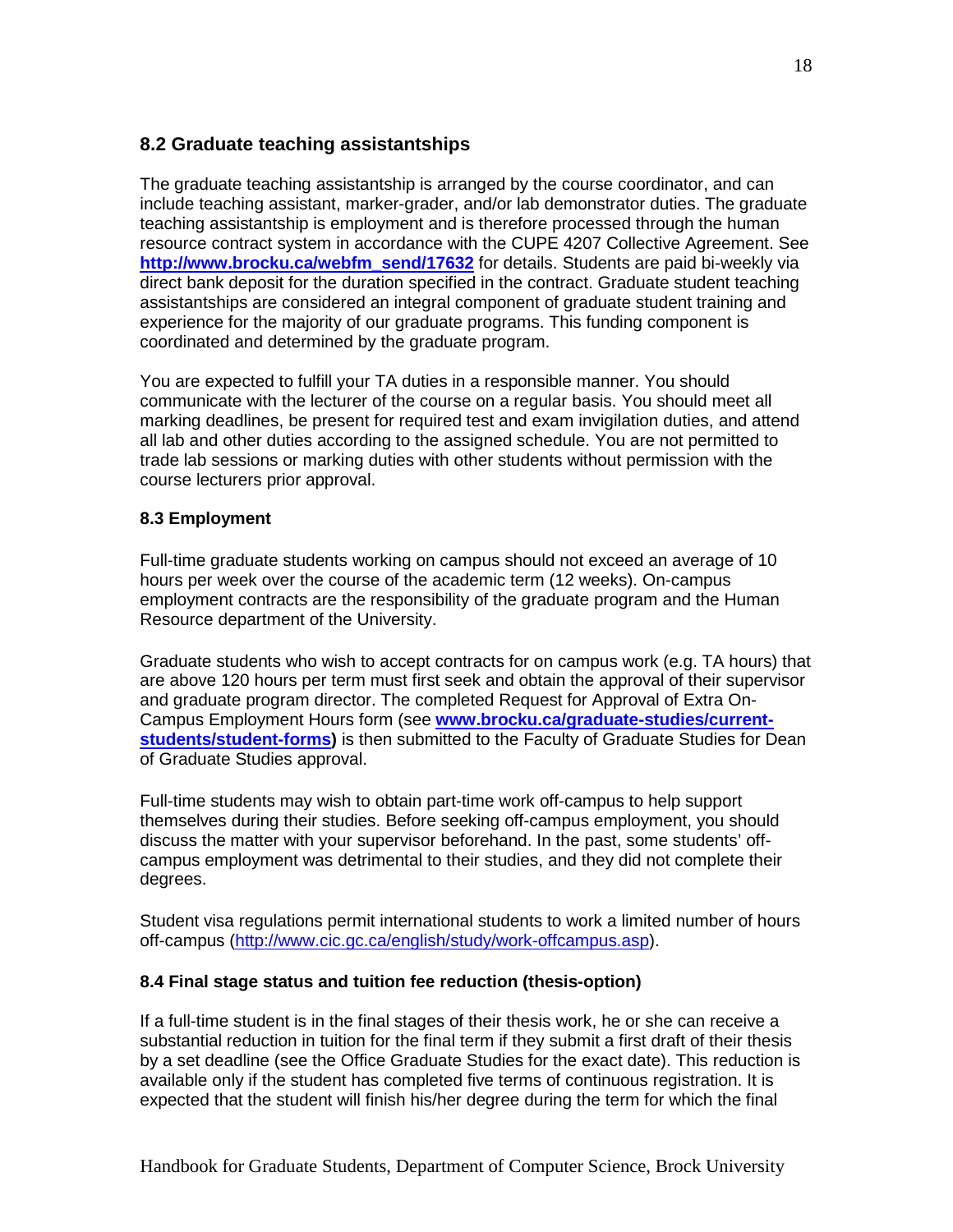stage status is granted. In order to obtain final stage status a student has to submit a draft of his/her thesis. The program defines "first draft" as a document that meets the general length requirements for the thesis and includes all the major components of the final document (e.g., introduction, chapters, conclusion, bibliography). It is not a final version of the thesis, however. After submitting the draft the final stage status has to be approved by the supervisor and graduate program director. If they approve the application, a **Final Stage Form** has to be completed must be sent to the Faculty of Graduate Studies (see **[www.brocku.ca/graduate-studies/current-students/student](http://www.brocku.ca/graduate-studies/current-students/student-forms)[forms](http://www.brocku.ca/graduate-studies/current-students/student-forms)**).

Notice that the final stage status is granted only once. If you do not finish during the corresponding term, your fees will go back up.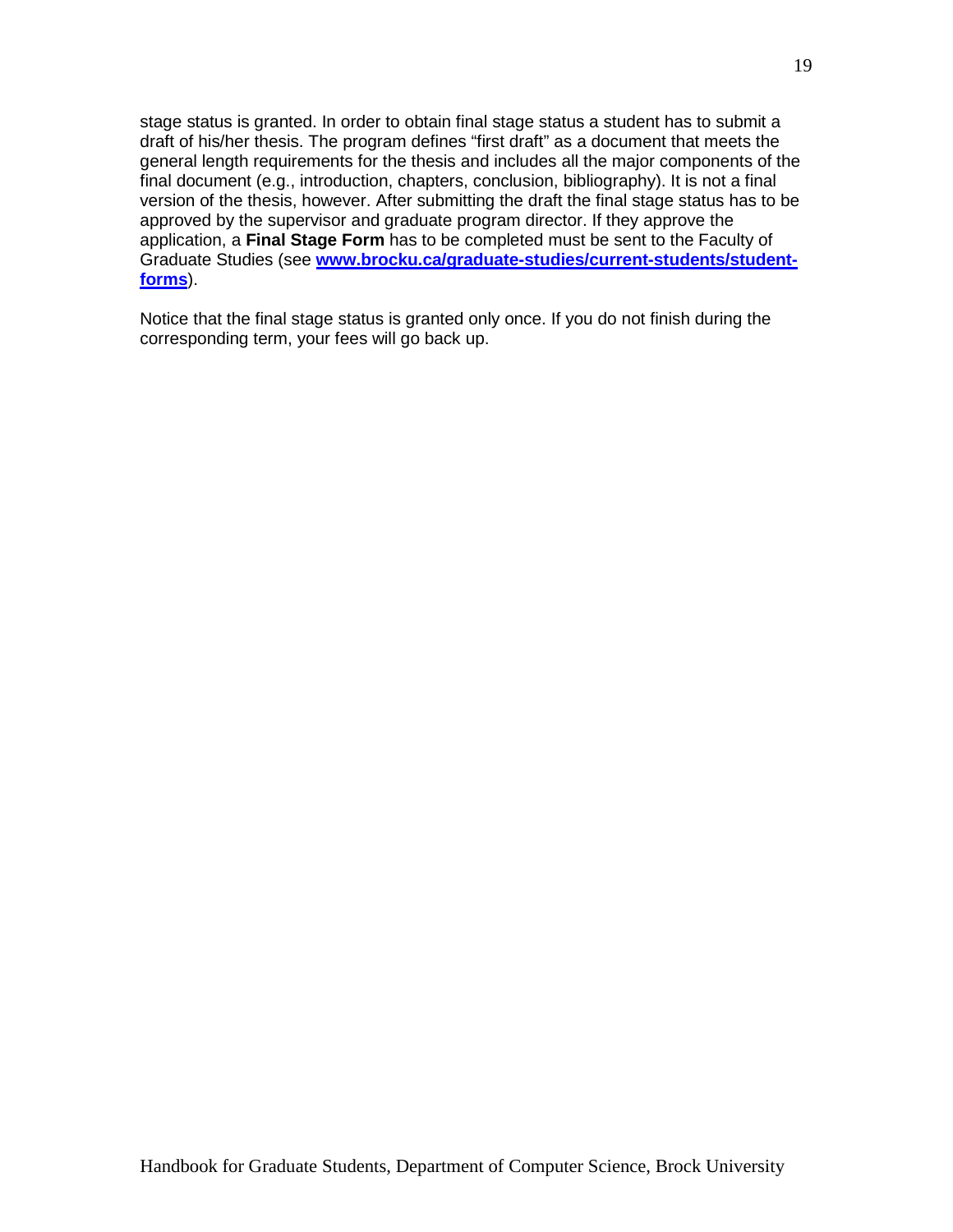## **9 Other Advice**

## **9.1 Your thesis/project and your supervisor**

It is the department's goal that all graduate students have a fulfilling and stimulating experience during their studies. The highlight of your graduate experience is the thesis research or graduate project that you undertake with your supervisor. Normally, it is expected that your area of research is pretty well agreed upon before you were admitted to the program. For example, the selection of your supervisor was determined by personal communication with her or him, and your statement of research interests helped determine the suitable match between you and your supervisor. This does not mean that a precise research topic is necessarily set in stone. However, a student should not expect to make a drastic change in a research area, and especially to one that is outside the expertise and interests of their supervisor. Without a faculty member willing to supervise a particular topic, the student will be unable to proceed. Funding may also be reduced.

Be aware that your supervisor has committed both time and (in the case of thesis students) research grant funding towards your graduate studies. Further details about supervision are in the faculty handbook:

• **[www.brocku.ca/university](http://www.brocku.ca/university-secretariat/facultyhandbook/section3%23_genIndex93)[secretariat/facultyhandbook/section3#\\_genIndex93](http://www.brocku.ca/university-secretariat/facultyhandbook/section3%23_genIndex93)**

## **9.2 Intellectual property and co-authorship of papers**

Please be familiar with Brock's policy on intellectual property. Information can be found at the web site of the Office of Research Services (see "Knowledge & Technology Transfer" section at **[www.brocku.ca/researchservices/](http://www.brocku.ca/researchservices/)**).

In particular, during the course of your studies, many students will be encouraged to write papers and posters on their research, and submit them to scholarly conferences and journals for publication. It is considered proper protocol to include your supervisor as a co-author on papers related to your thesis. The Brock policy mentioned above discusses additional situations, for example, when you are doing research as part of a larger laboratory research project.

Please openly discuss these issues with your supervisor.

## **9.3 Plagiarism and Citations**

Please make yourself familiar with Brock's policies on plagiarism, which can be found in the graduate calendar, as well as

• **[brocku.ca/academicintegrity/](http://brocku.ca/academicintegrity/)**

With respect to plagiarism it is important to cite secondary literature appropriately. A failure in proper citing can be considered plagiarism and can result in expulsion from the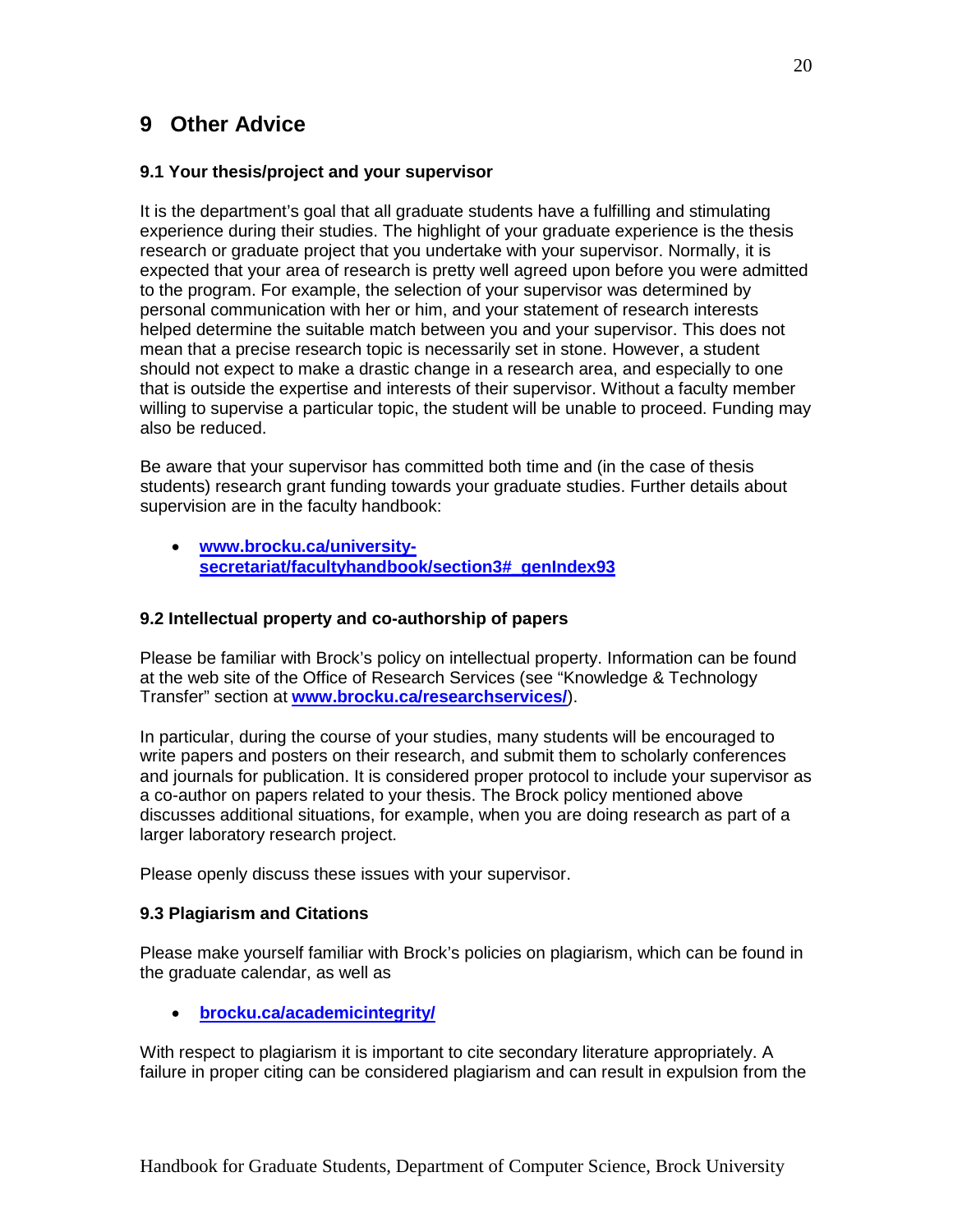program. You should become familiar with appropriate citation styles and methods. You may want to consult the following web page:

## • **[tim.thorpeallen.net/Courses/Reference/Citations.html](http://tim.thorpeallen.net/Courses/Reference/Citations.html)**

In addition, you should talk to your supervisor about this matter, in particular, if you are not sure about a specific situation. He or she will be able to assist, and provide additional sources for your reference.

Note that it is unusual in computer science papers and theses to need to include extensive quotations from other sources. Also be careful with using diagrams and figures from other sources, as copyright may be infringed if it isn't cited properly.

You should always do your own work in all course, project and thesis work, including assignments, course projects, and take-home tests. Do not use other programmer's (or fellow student's) code for programming assignments or projects, unless prior approval is given by the professor. The use of open-source code from online can be problematic as well – check with your professor beforehand!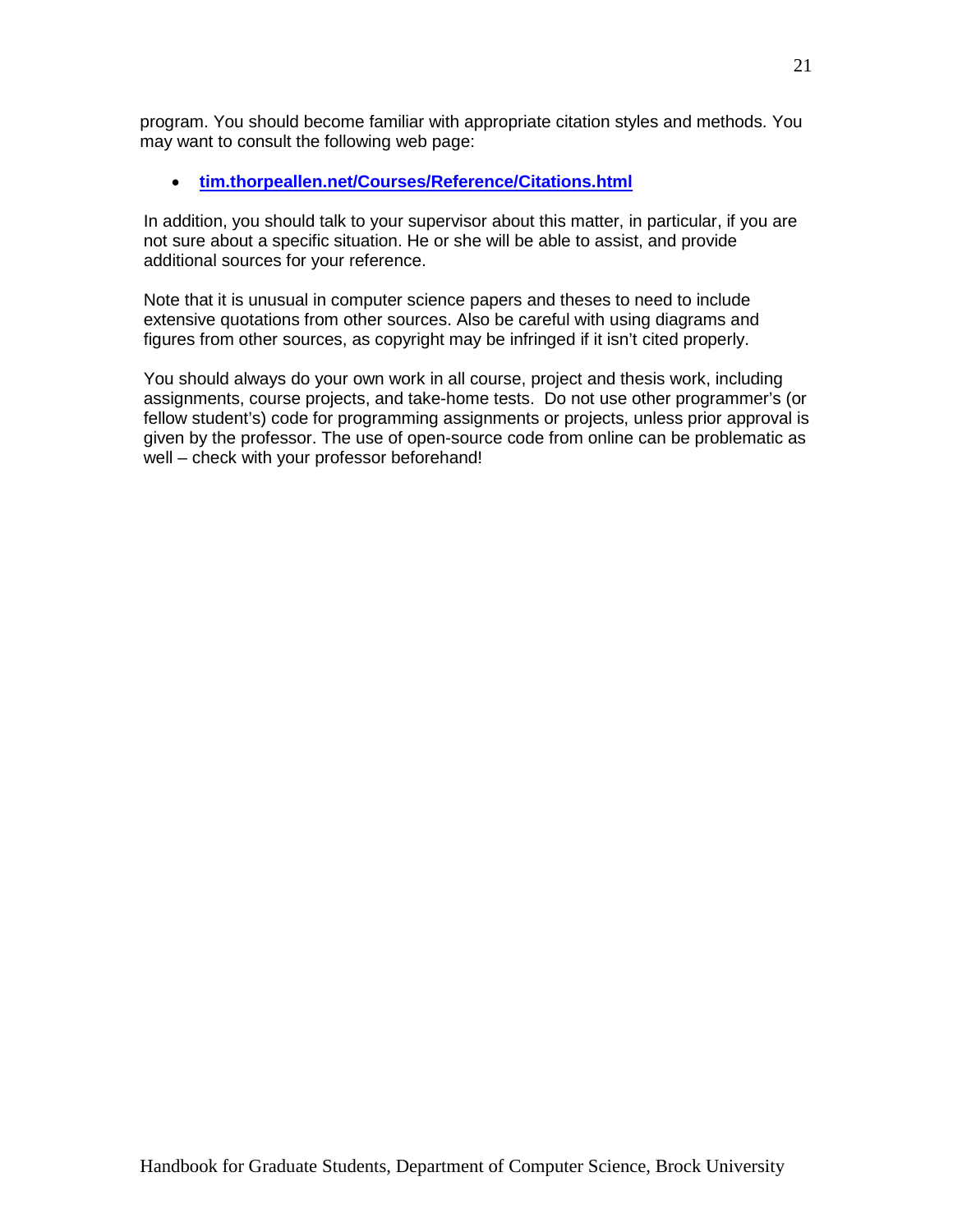## **10 Final Remarks**

After reading this document and the graduate calendar, you probably feel overwhelmed with information. We invite you to clarify issues you may have by talking to your supervisor and the graduate director.

The following are some major points that are keeping in mind during your studies:

- You should be registered every term, unless special "leave of absence" status is applied for. Register for COSC 5F90/5F99 during terms in which you are not taking courses.
- If you are a full-time MSc student and you are receiving normal funding, then your tuition and other fees are deducted from the funding payments you receive. TA payments are paid separately during the terms you work.
- Although a student may certainly take vacation time (after consultation with the supervisor), full-time work during summer terms is expected. For a full-time student who commences studies in the autumn, the first summer is critical for background reading and thesis proposal preparation, and regular meetings with the supervisor should be scheduled. The thesis will be wrapped up and defended during the second summer.
- Thesis students need to take 4 half-courses to complete the course element of your degree. One of these courses may be an approved  $4<sup>th</sup>$  year COSC course, and another may be a reading course with your supervisor. All courses should be selected in consultation with, and approval of, your supervisor.
- Project students need to take 6 half-courses. One of them may be a  $4<sup>th</sup>$  year COSC course.
- You should strive to communicate with your supervisor on a regular basis, for example, once a week during the thesis research phase of your studies.
- Your supervisor will complete a "progress" form on a regular basis, which will be kept on file. You may request a copy of the completed form if you wish.
- Full-time thesis students are guaranteed funding for 6 terms (2 years) of their program, and project students are funded for 4 terms. Funding is always subject to satisfactory progress. Be aware that funding is should not be expected during subsequent terms beyond the normal duration of the degree.
- Brock's regulation for remaining registered as a full-time graduate student is normally 56 days after the last day of the previous term (e.g. 56 days after Aug 31, for those who began in September). Full-time (part-time) students wanting to switch to part-time (full-time) status requires permission of the Dean of Graduate Studies.
- Office space is given for full-time students during their first 6 terms (thesis) or 4 terms (project). You will be asked to vacate your office space afterwards, in order for new students to be accommodated. If possible, temporary accommodations may be provided.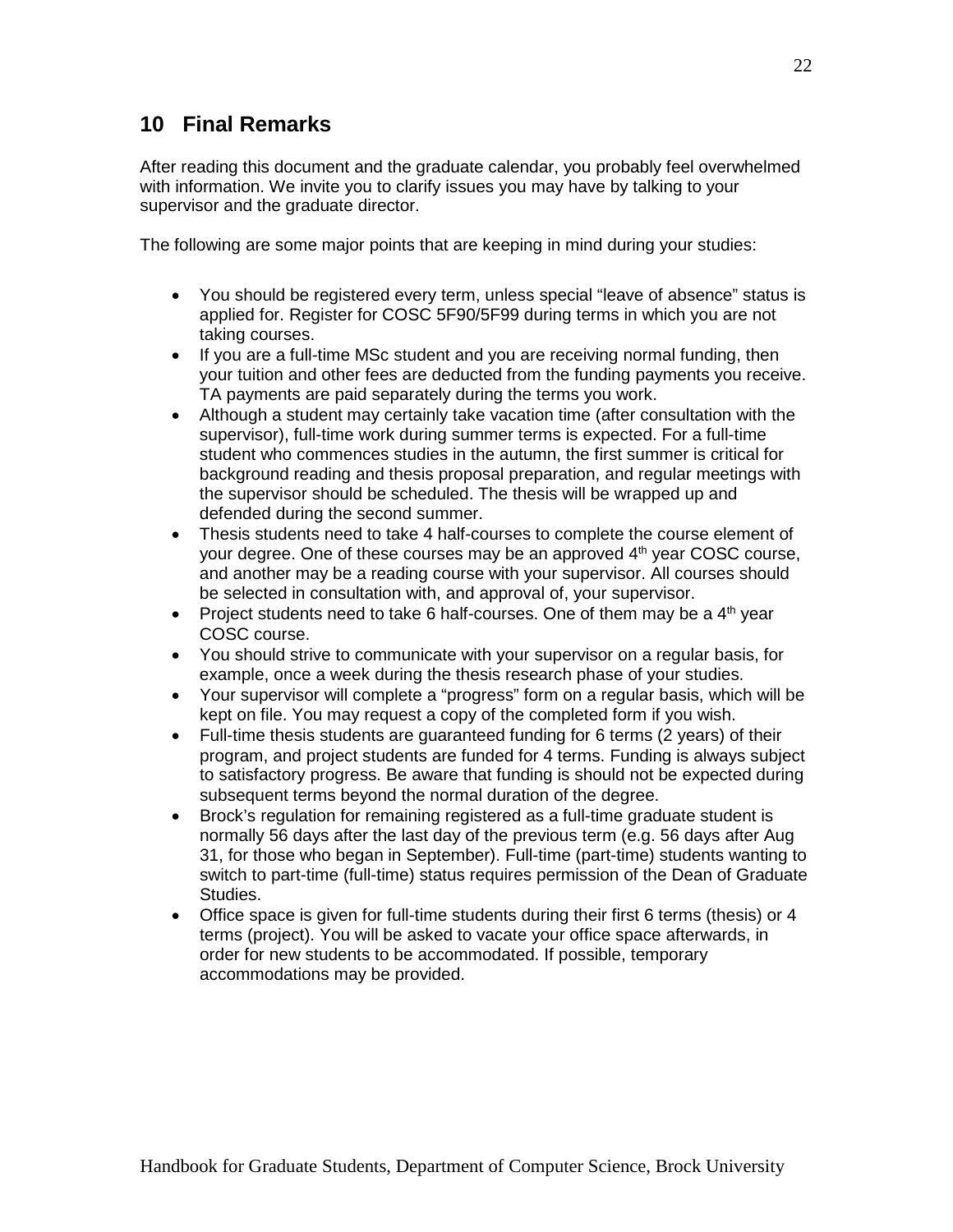# **Appendix A: Timeline for Thesis-option M.Sc.**

The following is a typical schedule for completing a thesis-option M.Sc. degree program by a full-time student. The total duration of this timeline is 2 years (which is also the duration of funding). Note that the maximum time limit for a full-time student is 3 years, and a part-time student is 5 years. The Graduate Calendar lists a more exact schedule:

• **[www.brocku.ca/webcal/current/graduate/sche.html](http://www.brocku.ca/webcal/current/graduate/sche.html)**

## **Year 1**

Term 1:

- 1. Complete registration.
- 2. Get keys, room assignment, computer accounts, etc.
- 3. Plan course work with supervisor.
- 4. Take 2 courses.

## Term 2:

1. Take 2 courses (complete course work)

## Term 3:

- 1. Register for COSC 5F90.
- 2. Plan detailed research plan with supervisor.
- 3. Begin preliminary research activities.
- 4. Prepare for thesis proposal.
- 5. Plan supervisory committee with supervisor.
- 6. First Progress Report at the end of the term.

## **Year 2**

## Term 4:

- 1. Register for COSC 5F90.
- 2. Present thesis proposal at the Thesis Proposal Workshop.
- 3. Supervisory committee is established.
- 4. Continue research.

## Term 5:

- 1. Register for COSC 5F90.
- 2. Continue thesis research.
- 3. Present your work at the "Mapping the New Knowledge's" conference.
- 4. Submit first draft of thesis before deadline in order to qualify for final stage status (if applicable).
- 5. Second Progress Report at the end of the term.

## Term 6:

- 1. Register for COSC 5F90.
- 2. Complete research.
- 3. Submit thesis.
- 4. Defend thesis.
- 5. Progress Report at the end of the term (if not defending thesis this term).